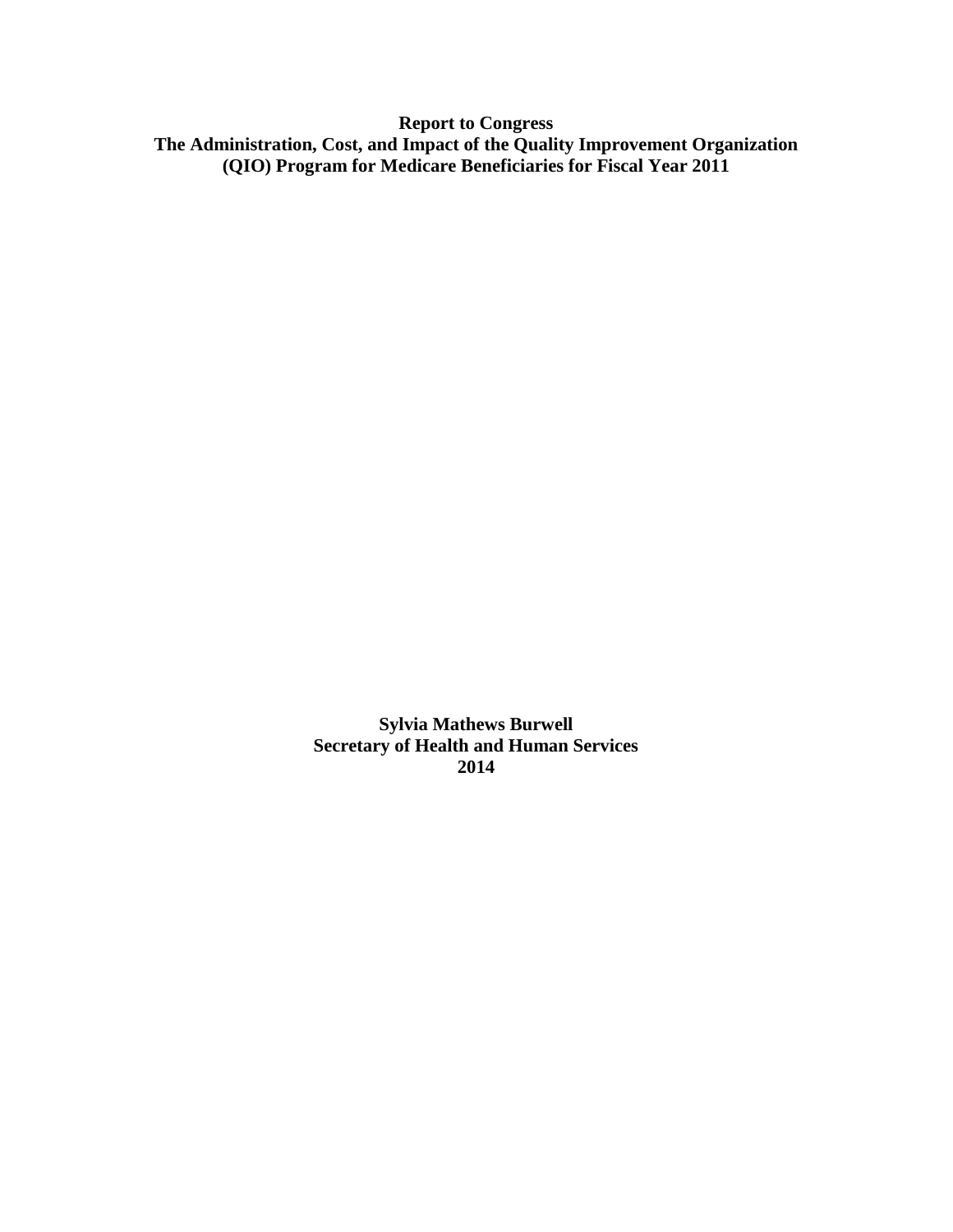#### **EXECUTIVE SUMMARY**

 $\overline{a}$ 

Section 1161 of the Social Security Act (the Act) requires the submission of an annual report to Congress on the administration, cost, and impact of the Quality Improvement Organization (QIO) Program during the preceding fiscal year. This report fulfills this mandate for FY 2011. The statutory mission of the QIO Program is set forth in Title XVIII of the Act-Health Insurance for the Aged and Disabled. More specifically, section 1862(g) of the Act states that the mission of the QIO Program is to improve the effectiveness, efficiency, economy, and quality of services delivered to Medicare beneficiaries and to make sure that those services are reasonable and necessary. During the report period and under the current contracts, the quality improvement strategies of the Medicare QIO Program were implemented by state and territory specific QIO contractors who work directly with health care providers and practitioners in their state, territory, and the District of Columbia. Approximately 54,000 providers and more than one million practitioners<sup>[1](#page-1-0)</sup> nationwide were eligible to work with QIOs. The providers and practitioners could request and receive QIO technical assistance. Additionally, providers and practitioners were subject to QIO review for specific reasons (e.g., record reviews for quality of care complaints) at the request of beneficiaries, CMS, Fiscal Intermediaries, Medicare Administrative Contractors, and the QIO.

During the FY 2011 period, the QIO Program was administered through 53 performancebased, cost-reimbursement contracts with 41 independent organizations. The QIOs for this period were staffed with physicians, nurses, technicians, and statisticians. Approximately 2,300 QIO employees nationwide conducted a wide variety of quality improvement activities to make sure that the quality of care provided to Medicare beneficiaries. FY 2011 covered the  $27<sup>th</sup>$  through  $36<sup>th</sup>$  months of the 9<sup>th</sup> SOW contract, which began for all QIOs simultaneously on August 1, 2008. This report also covers August 2011 through September 2011, which were the first 2 months of the  $10^{th}$  Scope of Work (SOW). In FY 2011, QIO Program expenditures totaled approximately \$ 308 million.

Under the  $10^{th}$  SOW, CMS no longer offered an award fee. The  $10^{th}$  SOW contract is a cost plus fixed fee contract. The QIOs' technical performance was evaluated at the  $18<sup>th</sup>$ and  $28<sup>th</sup>$  months of their 36-month contract for the  $9<sup>th</sup>$  SOW contract. Under both contracts, the QIOs submitted vouchers on a monthly basis and are reimbursed for their costs. Their monthly invoices were thoroughly reviewed and certified by an assigned Contracting Officer's Representative (formerly Project Officer) and Contract Specialist.

Quality Improvement Organizations' (QIOs) performance under the 9<sup>th</sup> SOW was aggressively monitored in each of the core Themes (Beneficiary Protection, Patient Safety, and Prevention Core) and Sub-national Themes (Care Transitions, Prevention Disparities, and Prevention Chronic Kidney Disease (CKD). Monitoring was ongoing and reported each quarter to determine if established targets were met. In the event that a QIO did not achieve the target, a performance improvement plan (PIP) was requested by

<span id="page-1-0"></span><sup>1</sup> These data and categories are from CMS Office of Research, Development, and Information. "CMS Program Data" Sources "ORDI/OACT/OFM/CMM" Providers Plans as of 12/31/09; published 2009.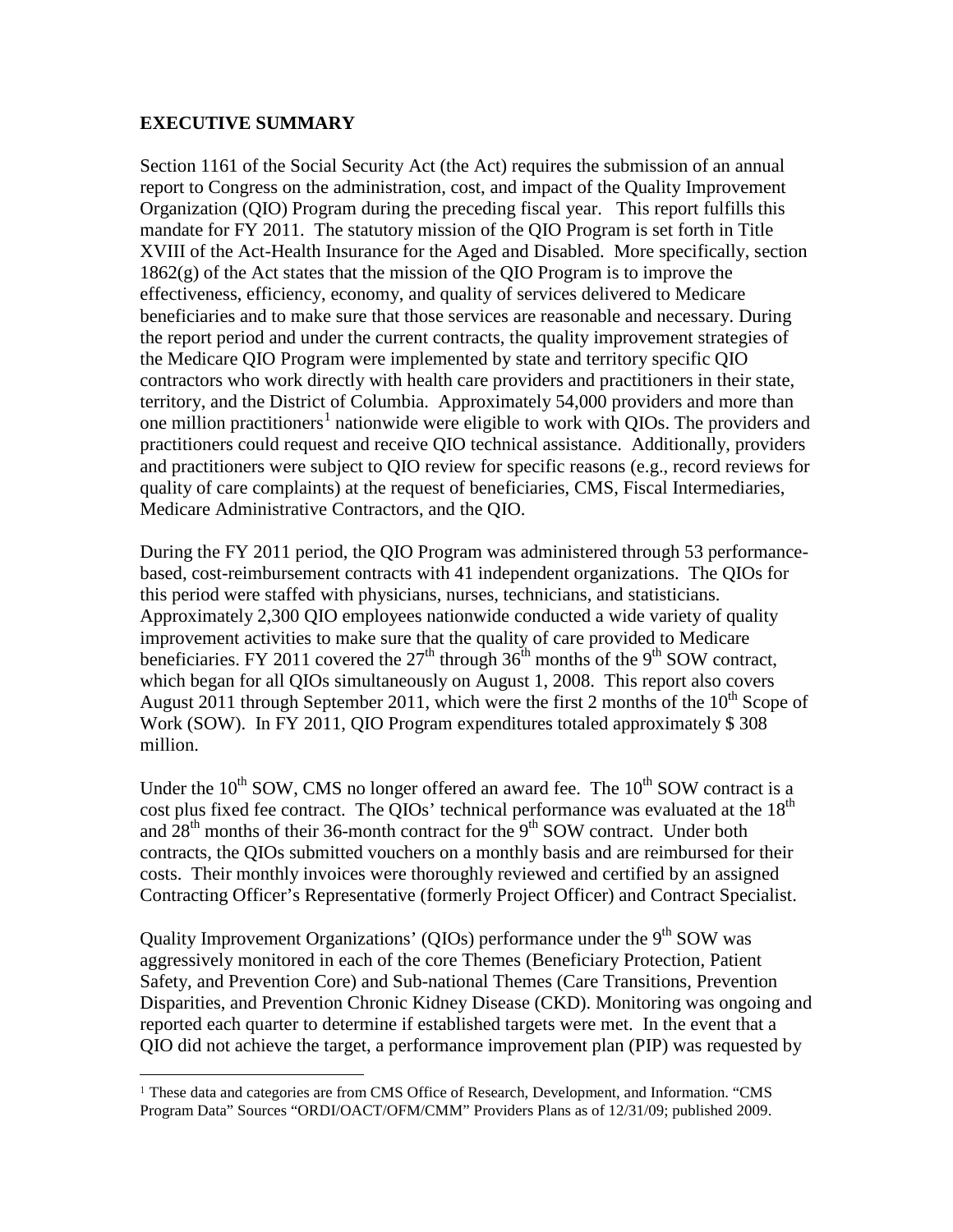the Contracting Officer's Representative (COR) in an effort to make sure that problems were addressed prior to the formal  $28<sup>th</sup>$  month contract evaluation. The  $10<sup>th</sup>$  SOW began August 1, 2011 and will end July 31, 2014. CMS worked collaboratively with ASPE to design a meaningful program qualitative evaluation of projects and explore new areas of evaluation for quantitative evaluation for the  $10^{th}$  SOW contracts. The  $10^{th}$  SOW is transformational in its approach to support the HHS National Quality Strategy.

Following are the criteria used to determine passing or failing of a Theme or component of a Theme for the  $9<sup>th</sup>$  SOW:

- Pass: Criteria met for the Theme or component of the Theme as specified in the evaluation section of a Theme and/or component within a Theme. If criteria were not met for the Theme or component of the Theme, a systematic process was used to determine if mitigating factors such as environmental disasters or other factors outside of the QIO's control were responsible.
- Fail: Criteria not met for the Theme or component of the Theme as specified in the evaluation section of a Theme and/or component within a Theme. If criteria were not met for the Theme or component of the Theme, a systematic process was used to determine if mitigating factors such as environmental disasters or other factors outside of the QIO's control were responsible.

If a measure, component, or Theme was removed from the QIO's contract at the  $18<sup>th</sup>$ month evaluation, only the results of the remaining measures, components, or Theme are included in the  $28<sup>th</sup>$  month evaluation. However, the results of the  $18<sup>th</sup>$  month are considered in the overall evaluation for purposes of future competition decisions. This report covers only the first two months of the  $10<sup>th</sup>$  SOW contracts; there were no formal evaluations under the  $10^{th}$  SOW conducted during FY2011 to include in this report.

The results for all QIOs not meeting the various targets under the  $9<sup>th</sup>$  SOW were reviewed at multiple levels and included input from the Contracting Officer's Representative (COR), regional office Associate Regional Administrators (ARAs), central office division directors, government task leaders, the evaluation team, CCSQ and RO Senior Leadership, and any additional information gained from QIOs during the course of monitoring visits, root cause analysis, discussions and correspondences. During the course of these deliberations and review of available data, certain evaluation decisions were made and approved by leadership. For example, if criteria were not met for the Theme or component of the Theme, a systematic process was used to determine if mitigating factors such as environmental disasters or other factor outside of the QIO's control were responsible.

In another example, the evaluation criteria for the Prevention/CKD and Care Transitions components were modified because of the nature of sub-national projects and the new and innovative work that was requested of the QIOs. A Standard Data Processing System (SDPS) memo was sent to all QIOs informing them of the modifications that were made to the components in early January 2011. Another example is about how many of the QIOs did not meet the metrics for the Nursing Home in Need (NHIN) Project because of a complex combination of factors. A decision was made to hold the QIOs accountable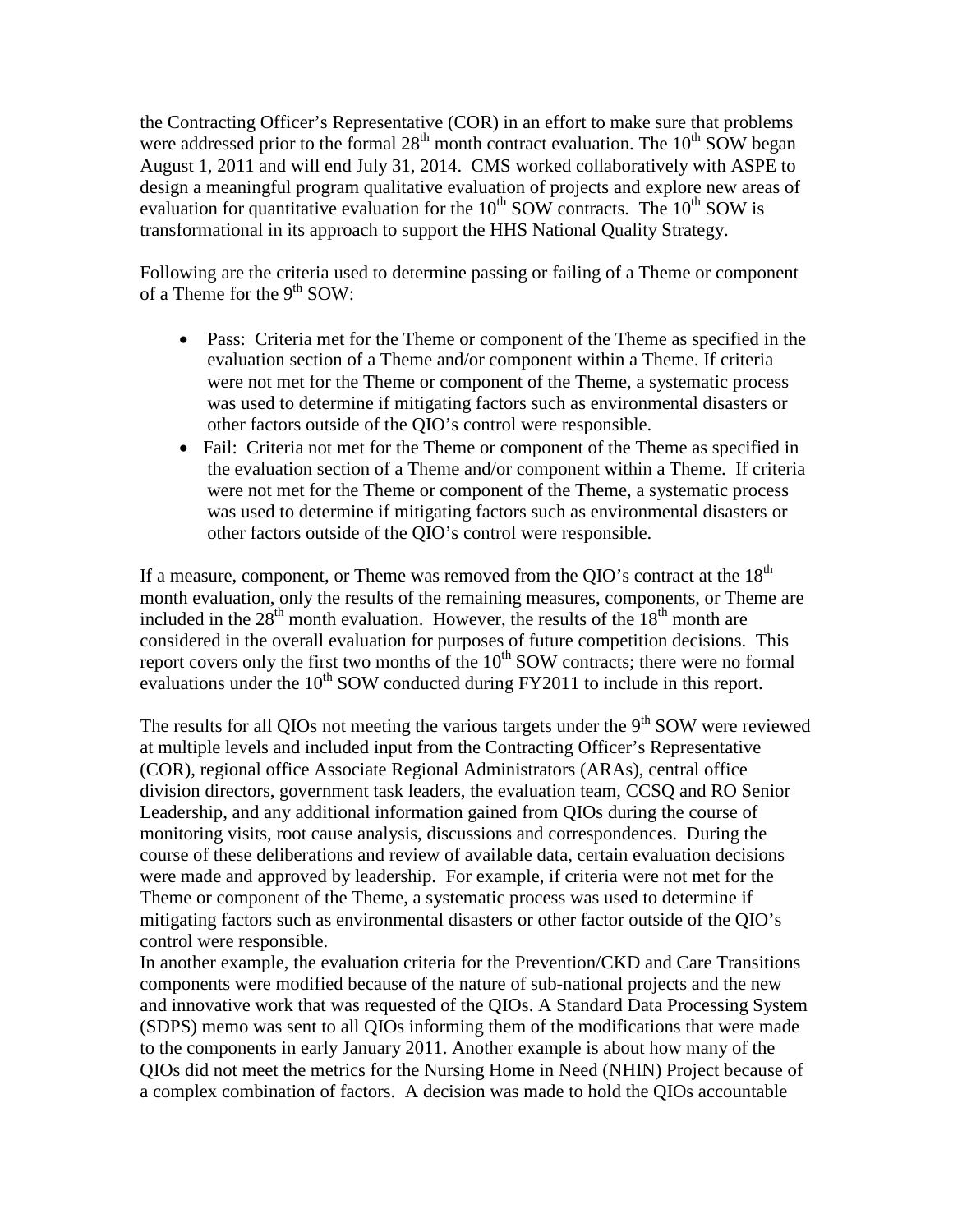for the work and count the targets as not being met for purposes of past performance because of the resources expended on this project and the fact that several of the QIOs were successful. While the project will be counted in past performance, it was not considered for purposes of determining whether a contract would be subject to competition for the  $10^{th}$  SOW. Lastly, while both core work and sub-national work was considered in the determination about whether to compete a contract in the following SOW, core work was weighted more heavily in the recommendations than sub-national work. CMS believes that due diligence was given to every theme or component of the theme to come to the best recommendation regarding a competition decision.

Given the performance of the QIOs, the tight timeline that remained for competition and the lack of resources to compete a large number of contracts, a policy decision was made to renew the contracts non-competitively for any QIO that met the target for all  $9<sup>th</sup>$  SOW projects. Additionally, due to the lack of clarity for some of the projects and the need to encourage QIOs to try new improvement efforts even if they don't succeed combined with limited resources, a decision was made that a QIO would not be considered eligible for competition based solely on the fact that they did not meet the targets on only one of the up to eleven projects. Based on this criteria, 47 QIOs were considered to have passed the overall 9<sup>th</sup> SOW evaluation and were not subject to competition.

Twenty-eight (53%) of the QIOs achieved all  $28<sup>th</sup>$  month contract evaluation targets in the core and/or sub-national Themes for the  $9<sup>th</sup>$  SOW; which means that twenty-five (47%) of the QIOs did not achieve one or more targets in the core and/or sub-national Themes. Two states were competed for the  $10<sup>th</sup>$  SOW three year period beginning August 1, 2011 due to contract evaluation failures. Four states were competed for that period due to out of state status only. Out of the 42 individual measures evaluated, success was achieved in 28 or 67% of the measures.

For Nursing Homes Physical Restraints (NH PR), there was a 100% overall pass rate. All 49 (100%) of the QIOs evaluated in the NH PR component passed. Three QIOs were not evaluated on this component due to the lack of patient episodes from which to evaluate. One QIO was not evaluated in this component because the work was removed from the contract related to the inability to achieve the measure targets.

For Nursing Home Pressure Ulcers (NH PrU), there was a 96% overall pass rate. 51 of the 53 QIOs evaluated in the NH PrU component passed. Two QIOs did not pass.

Most of the QIOs performed exceedingly well and achieved great outcomes on behalf of the Medicare beneficiaries. For example, thousands of beneficiaries took advantage of the ability to formally express their concerns about the quality of care they received; and 97% of all Inpatient Prospective Payment System (IPPS) hospitals successfully participated in the Hospital Inpatient Quality Reporting Program, making the move to pay for performance smoother.

In addition to the internal CMS contract evaluation on August 2008, CMS awarded a competitive contract to Mathematica Policy Research of Washington D. C. to design and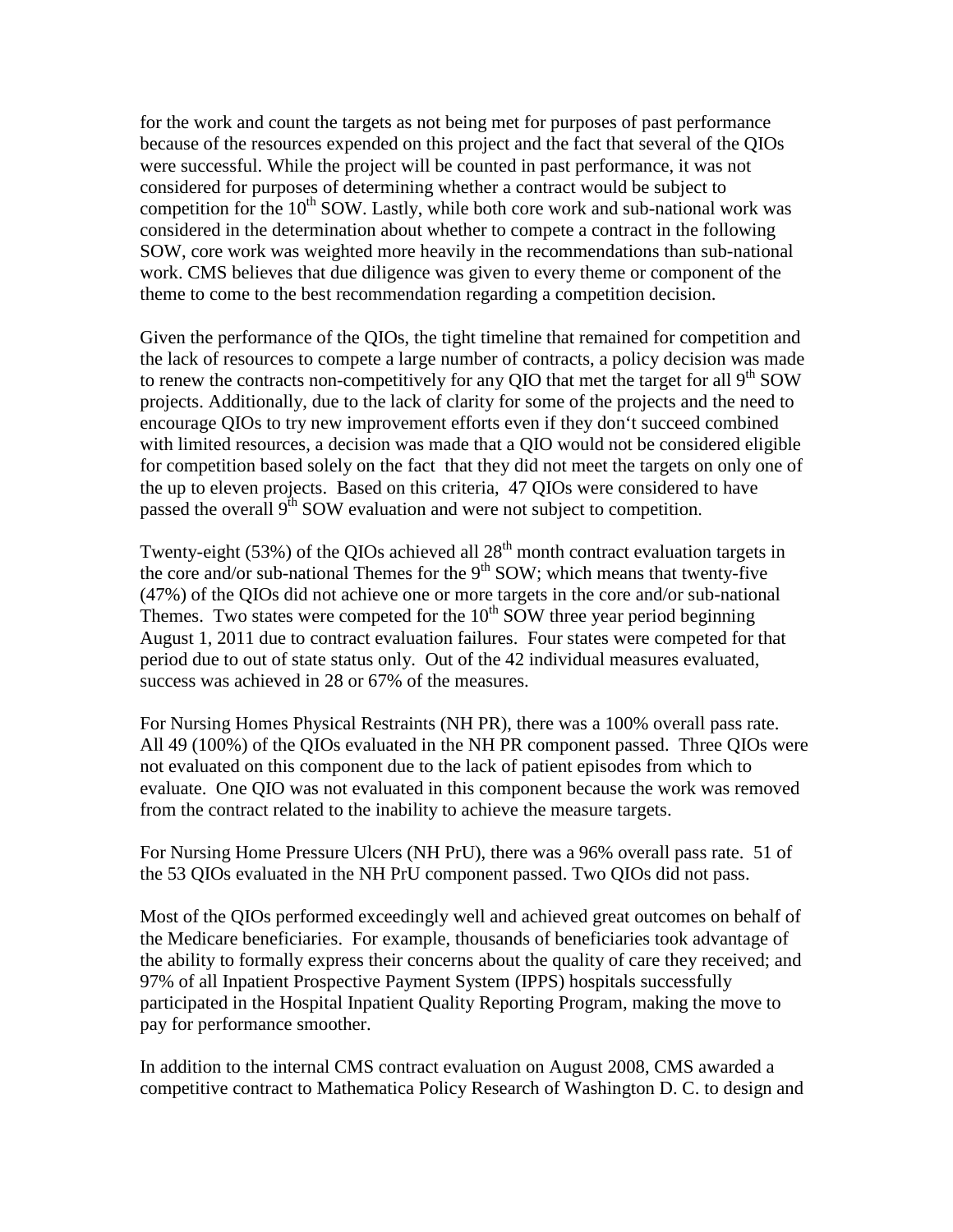conduct an evaluation of both the 8th and 9th SOWs of the QIO Program on regional and national health outcomes and processes. Mathematica performed its analysis over the period from August 4, 2008 through December 1, 2011. This work was focused on the overall national impact of the QIO program.

# **BACKGROUND**

The statutory authority for the QIO Program is found in Part B of Title XI of the Act, which established the Utilization and Quality Control Peer Review Organization Program, now known as the QIO Program. The statutory mission of the QIO Program is set forth in Title XVIII of the Act-Health Insurance for the Aged and Disabled. More specifically, section 1862(g) of the Act states that the mission of the QIO Program is to improve the effectiveness, efficiency, economy, and quality of services delivered to Medicare beneficiaries and to make sure that those services are reasonable and necessary.

Based on the statutory language, CMS identified the following goals for the QIO Program in general and for the FY 2011 period:

- Improve quality of care for beneficiaries by ensuring that beneficiary care meets professionally recognized standards of health care;
- Protect the integrity of the Medicare Trust Fund by ensuring that Medicare pays only for services and items that are reasonable and medically necessary and that are provided in the most economical setting; and
- Protect beneficiaries by expeditiously addressing individual cases such as beneficiary quality of care complaints, contested Hospital Issued Notices of Noncoverage (HINNs), alleged violations of the Emergency Medical Treatment and Labor Act of 1986 (§ 1867 of the Social Security Act, EMTALA), and other beneficiary concerns as identified by the statute.

Under section 1161 of the Act, the Secretary is required to submit an annual report to Congress on the QIO Program on the administration, cost, and impact of the Program during the preceding fiscal year.

# **I. PROGRAM ADMINISTRATION**

## **Description of Quality Improvement Organization Contracts**

In August 2008, CMS awarded contracts for the  $9<sup>th</sup>$  Statement of Work (SOW) to 53 Contractors participating in Medicare's QIO Program. The QIO contracts extended from August 1, 2008 through July 31, 2011. The  $9<sup>th</sup>$  SOW focused on improving the quality and safety of health care services furnished to Medicare beneficiaries. The  $9<sup>th</sup>$  SOW was centered around specific quality improvement initiatives (described as the "Themes") and evidence based interventions, which allowed QIOs to improve the quality and efficiency of health care and health care services delivered to Medicare beneficiaries. It also implemented several recommendations from the Institute of Medicine, the Government Accountability Office, and members of Congress about how the Program can deliver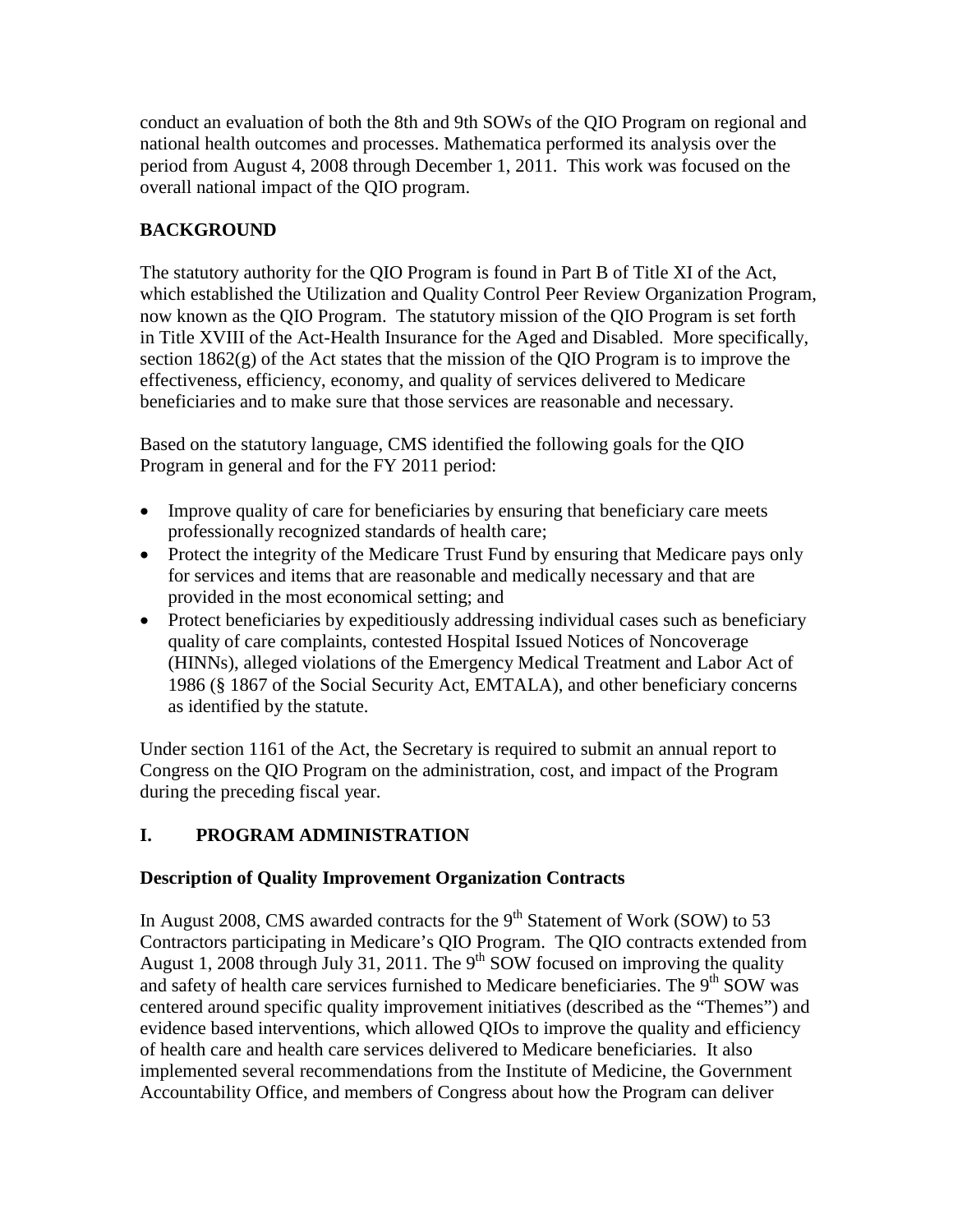maximum benefit to patients at the greatest value to the Government. The contracts provided additional tools for CMS and the QIOs to track, monitor, and report on the impact that the QIO program has on the care provided in their states/jurisdictions. As a result of improved tracking and monitoring of the QIOs' technical performance during the 9<sup>th</sup> SOW, their performance was evaluated at the  $18<sup>th</sup>$  and  $28<sup>th</sup>$  months of the 36month contract.

During the 9<sup>th</sup> SOW, QIOs were monitored quarterly to determine if they met established targets for specific activities within the timeframes described in Section C.6 of the  $9<sup>th</sup>$ SOW. The QIOs submitted vouchers on a monthly basis and were reimbursed for their costs. Their monthly invoices were thoroughly reviewed and certified by an assigned Contracting Officer's Representative (formerly Project Officer), Government Task Leader (GTL) and Contract Specialist. QIOs are evaluated according to how well they reach CMS specified performance goals.

In August of 2011, the  $10<sup>th</sup>$  SOW was awarded and implemented. It was determined that CMS would continue the success of the  $9<sup>th</sup>$  SOW in targeting the clinical quality improvement areas that are likely to have the greatest impact on the health of the greatest number of Medicare beneficiaries. These quality improvement priorities align with other Departmental priorities, including: the Department's overall goals as outlined in Healthy People 2020; Center for Disease Controls (CDC) efforts to monitor hospital-acquired infections and reduce them; CMS' efforts to increase the use of electronic health records (EHR) technologies to drive clinical practice; Office of Minority Health (OMH) and National Institute of Health's (NIH) efforts to reduce disparities among patients from different socioeconomic, geographic and racial/ethnic groups and FDA's efforts to improve the safety of prescription drug use through increased provider and consumer engagement and compliance. The  $10<sup>th</sup>$  SOW Aims include: Improving Individual Patient Care, Integrated Care for Populations and Communities, Improve Health for Populations and Communities and Beneficiary and Family Centered Care. Because only the first two months of the  $10<sup>th</sup>$  SOW contracts are covered by this report, there is not an evaluation of QIO work under the  $10^{th}$  SoW to summarize for the FY 2011 period.

## **QIOs Interacting with Health Care Providers and Practitioners**

QIOs worked and provided technical assistance to health care practitioners and providers such as physicians, hospitals (including critical access hospitals), nursing homes, and home health agencies. In addition to working with practitioners and providers, QIOs worked with beneficiaries, other partners, and stakeholders to improve the quality of health care provided to and received by beneficiaries, health care delivery systems, and addressed beneficiary complaints regarding quality of care.

Any provider or practitioner who treats Medicare patients and would be paid under Title XVIII of the Social Security Act may receive technical assistance from a QIO and may be subject to review by the QIO. CMS estimates that approximately 54,000 providers and more than one million practitioners nationwide may interact with QIOs each year. Interaction can come in a variety of forms including direct intensive QIO assistance to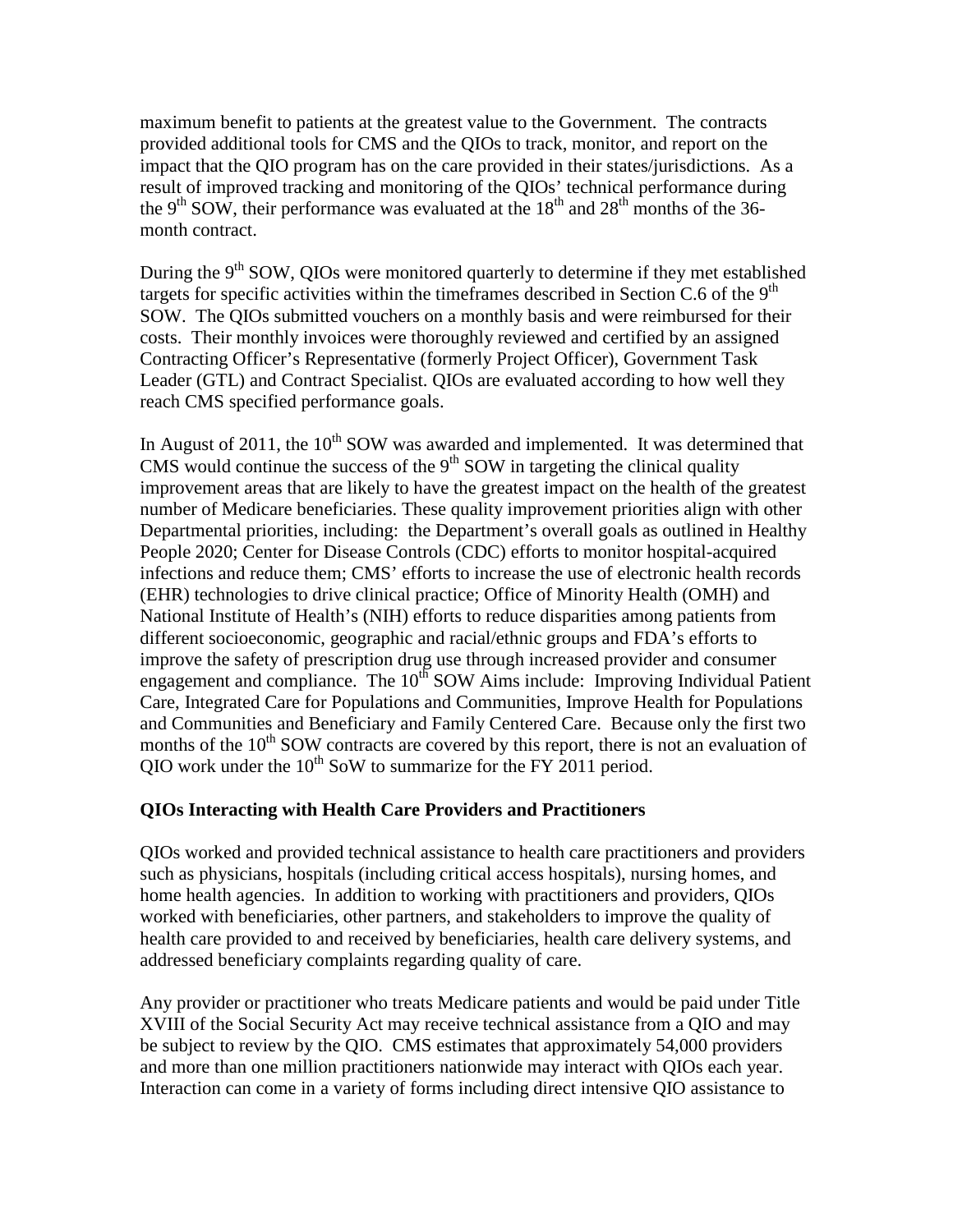providers and practitioners, occasional contact with the QIO at professional meetings, visits to the QIO website, and/or QIO patient care and record review on behalf of beneficiaries.

# **II. PROGRAM COST**

Under Federal budget rules, the QIO Program is defined as mandatory spending rather than discretionary spending because QIO costs are financed directly from the Medicare Trust Fund and are not subject to the annual appropriations process. In FY 2011, QIO Program expenditures totaled \$ 308 million. This spending represents approximately \$9 annually for each of the approximately 48.8 million Medicare beneficiaries to improve quality of care.

# **III. PROGRAM IMPACT**

# **Overview**

The QIO Program impacts Medicare beneficiaries on an individual basis and the beneficiary population as a whole. In FY 2011 over 48.8 million persons were covered by Medicare; this equals to 98.1 percent of the aged population of the United States- virtually everyone 65 and older. 8.4 million of these individuals were disabled persons covered under Medicare. [2](#page-6-0) All Medicare beneficiaries represent a significant portion of the nation's population (15.7 percent) that receives improved health care as a result of QIO activity.

The QIOs worked with providers and practitioners to use health information technology to improve care coordination of Medicare beneficiaries resulting in less costs to the Medicare program while also ensuring the integrity, quality and efficiency of care provided to Medicare beneficiaries. In the 9th SOW, QIOs provided direct technical assistance to nursing homes with high rates of pressure ulcers and physical restraints. QIOs worked with nursing homes to instill quality improvement practices and known best practices for pressure ulcer prevention and physical restraint removal resulting in beneficiaries with fewer bed sores or pressure ulcers and/or who were able to maintain their independence because restraints were used less frequently. Beneficiaries experienced improved recovery timeframes and had overall improvement in patient safety in critical access hospitals.

This section provides information about QIO accomplishments and the impact on beneficiaries as a result of the 9<sup>th</sup> SOW. The 9<sup>th</sup> SOW had 6 Themes: Beneficiary Protection, Patient Safety, Core Prevention, Disparities, Care Transitions and Chronic Kidney Disease. Each Theme also included components, which addressed a particular area of concern or setting where QIOs were required to put their efforts when working on

<span id="page-6-0"></span><sup>&</sup>lt;sup>2</sup> CMS U.S. Department of Health and Human Services. CMS Statistics Reference Booklet, 2013 Edition, Table l1, CMS Pub. No. 03504 August 2013, available at htt;://www.cms.gov/Research-Statistics-Data-and-Systems/Statistics-Trends-and-Reports/CMS-Statistics-Reference-Booklet/index.html.  $\ddot{\phantom{a}}$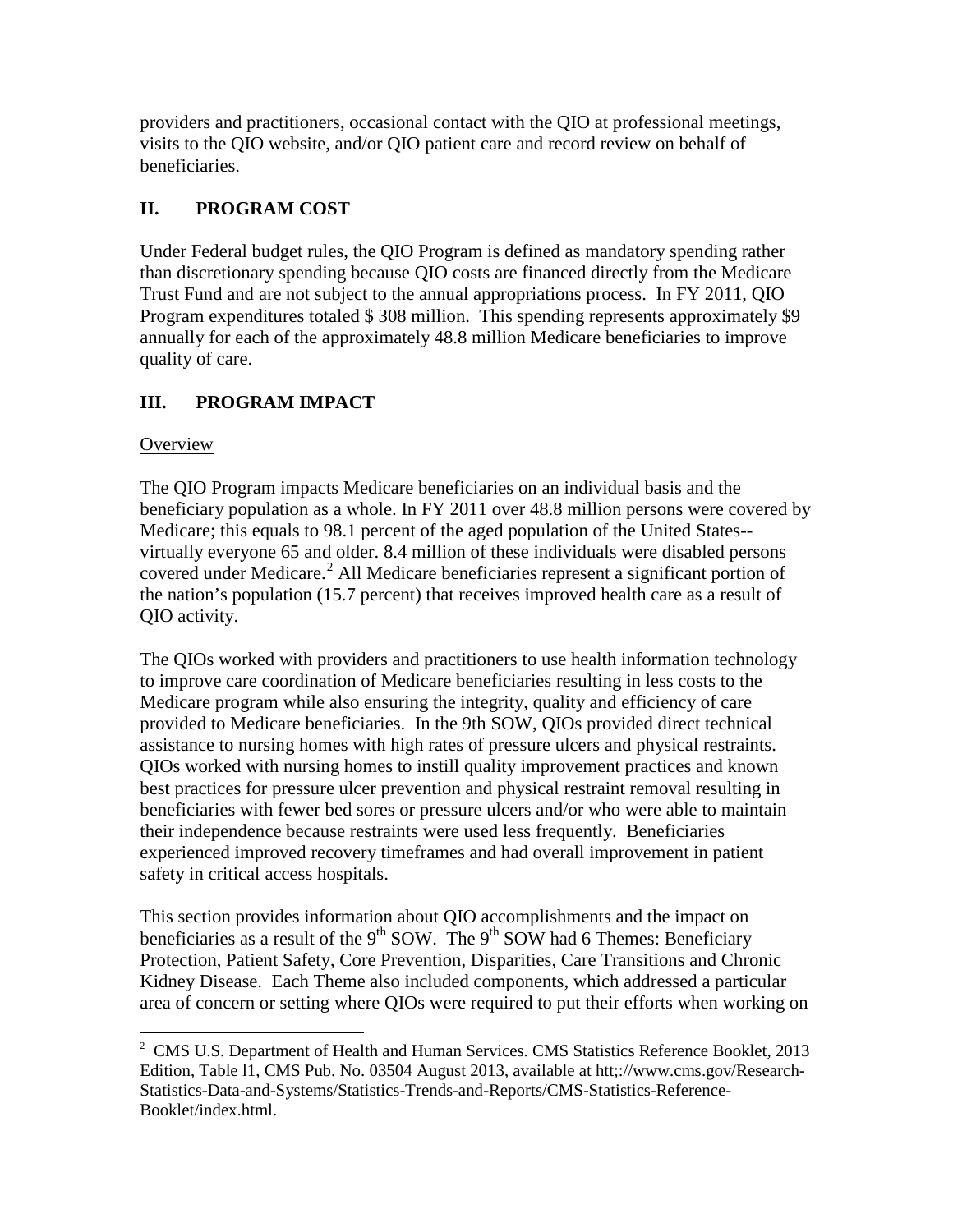the Tasks associated with each Theme. Under each Theme, QIOs provided technical assistance by means of quality improvement tools and techniques that improved beneficiary health care. Of the six Themes, three were minimum requirements for all QIOs nationwide, while the Disparities Theme was limited to 33 areas; the remaining two Themes, Care Transitions and Chronic Kidney Disease, were optional.

The 9th SOW was developed using the recommendations of the Government Accountability Office (GAO), the Department of Health and Human Services (HHS), the 2006 Institute of Medicine (IOM) Report on the QIO Program, the Congress, and other internal and external experts. In May 2007, the GAO, at the request of the Senate Finance Committee, reviewed the QIO Program, and recommended ways to re-allocate QIO resources to make greater Program impacts. This, along with the IOM report, resulted in a number of changes, which were implemented in the 9th SOW QIO contract. The 9<sup>th</sup> SOW represented a significant shift in the Quality Improvement Organization Program.

Specific changes in the 9th SOW contract from the  $8<sup>th</sup>$  SOW included:

- Expanding the entities eligible for QIO contracts.
	- o CMS competitively awarded 13 contracts.
- Awarding contracts based on a demonstrated need for QIO intervention in a geographic area for a particular clinical improvement and demonstrated ability on the part of the contractor.
	- $\circ$  Three of the six Themes in the 9<sup>th</sup> SOW were based upon clinical need and/or contractor ability.
- Monitoring QIO performance closely, with an innovative continuous contract monitoring/accountability framework. QIOs were required to meet certain performance targets or experience significant consequences.
	- $\circ$  CMS had two contract evaluation periods, the 18<sup>th</sup> and 28<sup>th</sup> month evaluations with stringent requirements for each. Appropriate contract action was initiated against any QIO that did not meet minimum performance criteria, as specified in sections C.5 through C.7 of the  $9<sup>th</sup>$  SOW. Contract action included, but was not limited to, initiation of performance improvement plans, termination of certain activities within the contract, and early termination of the contract.
- Training CMS staff to provide more thorough, effective oversight of contract costs and contractor performance.
	- o CMS used performance-based contracting methods.
- Regularly reporting progress throughout the contract to HHS and OMB.
- Altering the procurement process to increase scrutiny during procurement, to increase contractor accountability, and to require contractor effort to improve efficiency, even before the contract began.
	- o Procurement was tightened and enforced.
- Basing performance elements on evidence based interventions, which improves quality of care for Medicare beneficiaries.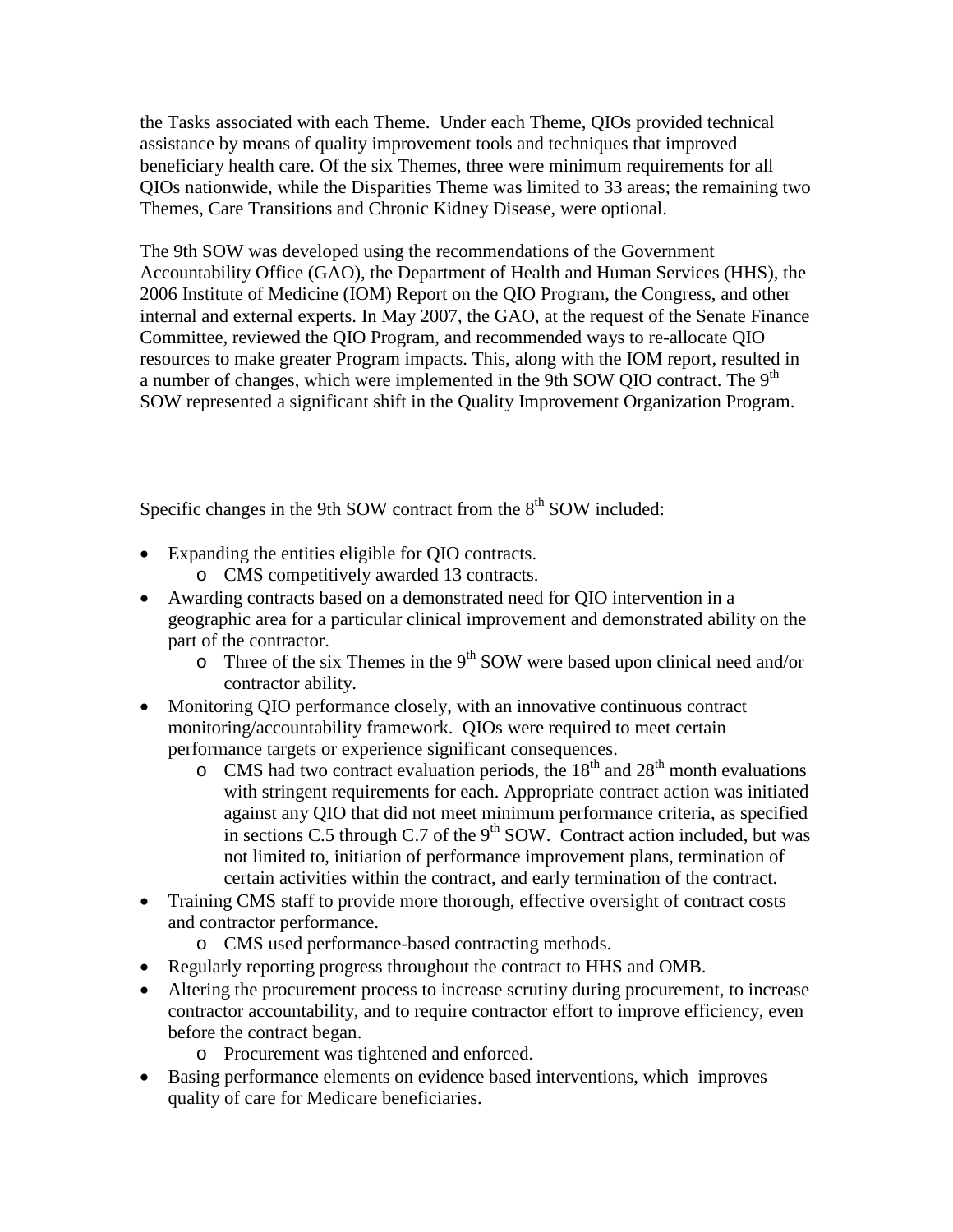For the awards of the 9<sup>th</sup> SOW contracts, CMS conducted a full-and-open competition for 13 jurisdictions, the eight that failed to achieve a satisfactory evaluation based on the  $28<sup>th</sup>$ month contract evaluation under the  $8<sup>th</sup>$  SOW contract and the five required by the out-ofstate rule (see section 1153(i) of the Act.) All thirteen contracts were awarded: Eleven to the original QIO and two, California and North Carolina, to a new QIO. This increased competition was designed to provide incentives to QIO contractors to achieve better productivity at less cost to the government, and with greater efficiency.



# Table 3. QIO Competitive Process for  $9<sup>th</sup>$  SOW QIOs

Background of 9<sup>th</sup> SOW

The  $9<sup>th</sup>$  SOW was built on specific health care initiatives and a growing evidence base about how to improve the quality and efficiency of the health care sector. The  $9<sup>th</sup>$  SOW had 6 Themes; three of them were required of all 53 QIO contractors, two themes were optional but were competed among all of the QIOs to be conducted sub-nationally and 1 theme was targeted to 33 specific jurisdictions.

For All QIOs: 1. Beneficiary Protection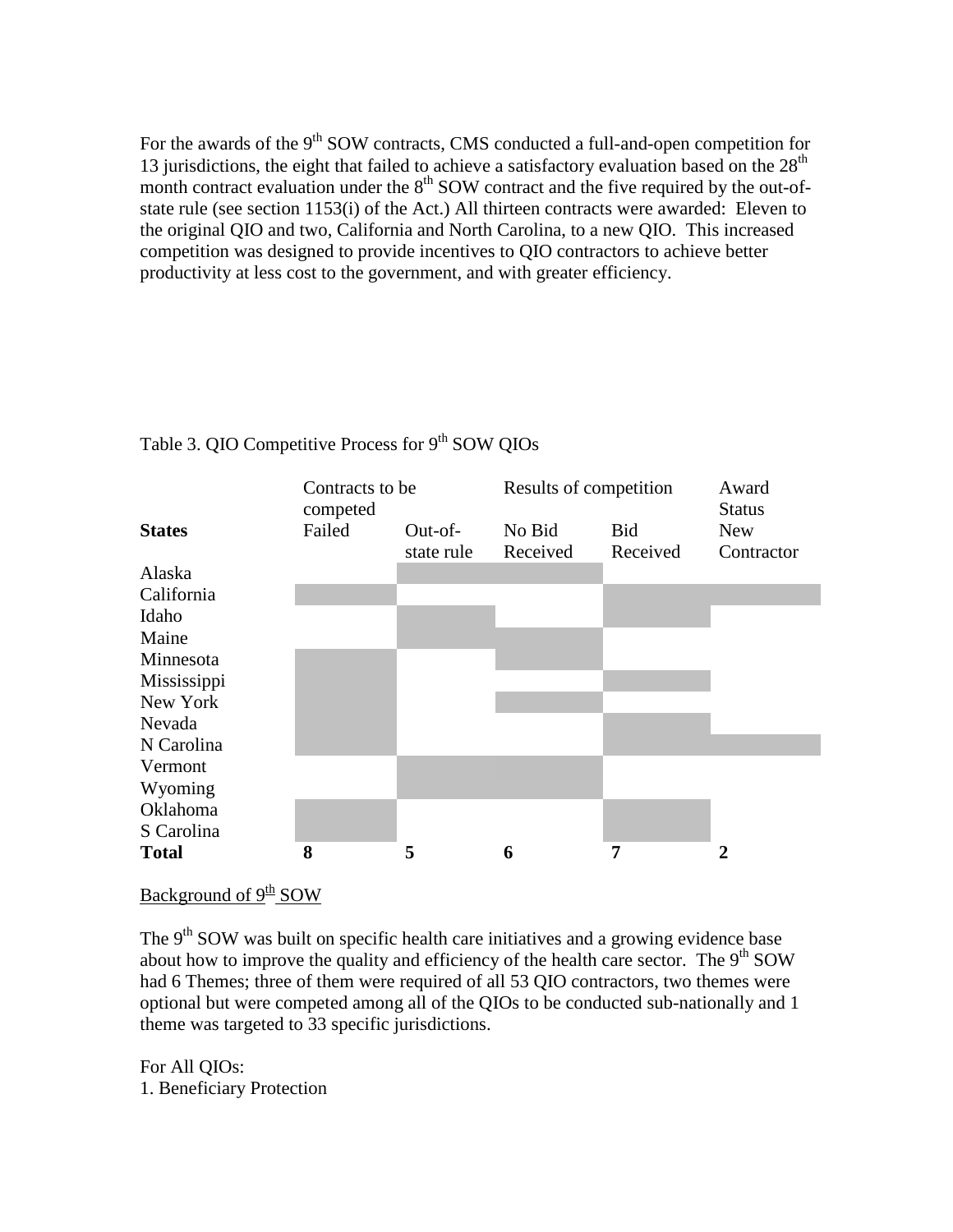2. Patient Safety

3. Core Prevention

For Certain QIOs in Targeted Areas:

4. Prevention: Efforts to Reduce Health Disparities among Diabetes Patients

For Certain QIOs to Compete Subnationally:

5. Chronic Kidney Disease (CKD) Project

6. Care Transitions Project: To Reduce Hospital Readmissions

In response to the recommendations by the reports and agencies described above, CMS used the  $9<sup>th</sup>$  SOW as a way to develop a robust framework of quality measures that would hold QIOs accountable for changes at many levels of the health care system, and to implement a management information system that would help CMS monitor the Program through system and program performance metrics.

In addition, QIOs focused their intervention projects during the  $9<sup>th</sup>$  SOW across the spectrum of care, rather than in "silos" based on settings of care, as has been the case with previous scopes of work. This strategy is consistent with recommendations from both the IOM and GAO and was used in the development of the  $9<sup>th</sup>$  SOW. Both of these reports stated that the Program should direct its energy and resources to facilities which would impact and improve patient safety and care.

CMS instructed QIOs to assist providers based on their need for assistance. For example, facilities were targeted for Patient Safety improvement based on factors such as their performance related to antibiotic administration to surgical patients (for hospitals), their rates of high-risk pressure ulcers, or use of physical restraints (for nursing homes).

#### Sub-national and Targeted Themes and Projects

CMS made efforts to develop interventions and contract awards based on demonstrated need for a particular clinical improvement and the ability of a contractor to meet that need within the area. This resulted in three of the main projects under the QIO Program to be developed on a "sub-national" level based on full-and-open competition. These subnational Themes were: Chronic Kidney Disease (CKD), Care Transitions, and the Prevention sub-national Theme on Efforts to Reduce Health Disparities among Diabetes Patients. This approach allocated resources where they were needed most, rather than providing a steady, uniform funding stream across all 53 QIO jurisdictions. The Disparities Theme was targeted to 33 states, with the CKD and Care Transitions Themes available for proposals for any state within the nation.

CMS used the  $9<sup>th</sup>$  SOW as a platform for addressing health disparities among the nation's underserved populations. For the purpose of the  $9<sup>th</sup>$  SOW, "underserved" populations were defined as those beneficiaries who are of African-American, Hispanic/Latino, Asian/Pacific Islander, or American Indian/Alaska Native as defined by the data source utilized for evaluation measurement.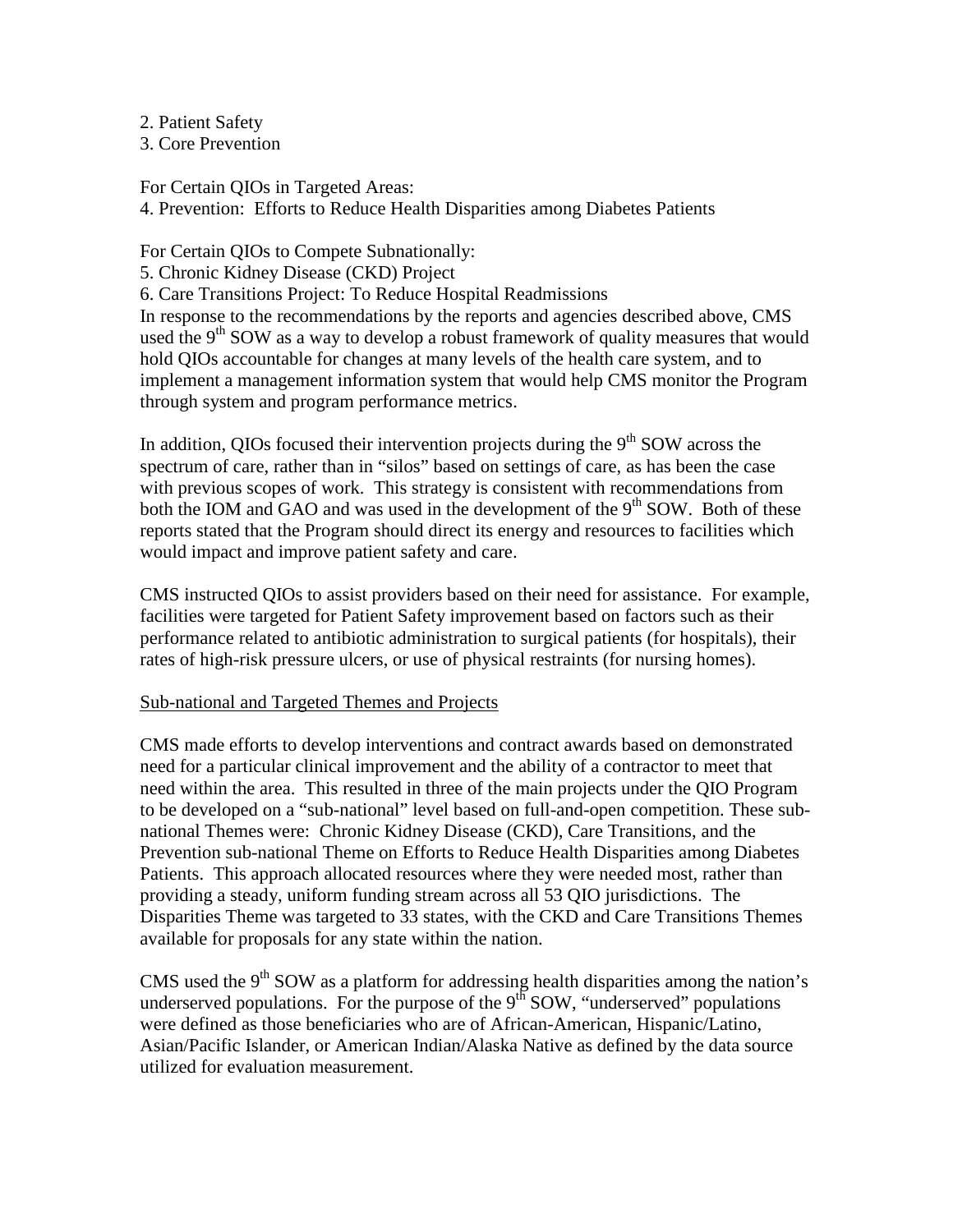CMS determined that 33 of the 53 QIO states/jurisdictions were eligible for competition to receive the Health Disparities Sub-national Theme contract as a component of the  $QIO's 9<sup>th</sup> SOW contract. The 33 QIO states/curis directions were selected based on the$ numbers of Medicare diabetic "underserved" within the state/jurisdiction (having at least 5,000). All 53 QIOs were eligible to compete for the CKD and Care Transitions subnational Themes. To be considered for any of the sub-national Themes, QIOs were required to submit a proposal for the applicable Theme. A total of 19 QIOs were awarded at least one sub-national project under the  $9<sup>th</sup>$  SOW. Two of them—Georgia and New York— performed all three, while Florida, Louisiana, Rhode Island, and Texas performed two.

Care Transitions States (14): Alabama, Colorado, Florida, Georgia, Indiana, Louisiana, Michigan, Nebraska, New Jersey, New York, Pennsylvania, Rhode Island, Texas, Washington.

Chronic Kidney Disease States (10/11): Florida, Georgia, Missouri, Montana, Nevada, New York, Rhode Island, Tennessee, Texas, Utah. An eleventh QIO, the Virgin Islands (VI) is also working on the Chronic Kidney Disease Sub-national Theme, but it is part of their core  $9<sup>th</sup>$  SOW contract.

Prevention Disparities: Efforts to Reduce Health Disparities among Medicare Beneficiaries with Diabetes States/Jurisdictions (5/6): District of Columbia, Georgia, Louisiana, Maryland, New York. A sixth QIO, the Virgin Islands (VI) also worked on the Health Disparities Sub-national Theme, but this was part of their core 9<sup>th</sup> SOW contract. Given the composition of the population of the VI, they did not compete for this as subnational theme work; it was awarded as part of their core  $9<sup>th</sup>$  SOW QIO contract.

#### **Theme Requirements and Measures**

Each of the Themes in the  $9<sup>th</sup>$  SOW had an established set of quality measures that provided accountability to the QIOs for making changes at all levels of the health care system.

## Theme C.6.1. Beneficiary Protection

Beneficiary Protection activities are mandated by Federal statutes and regulations. Several types of reviews are included in the beneficiary protection theme, i.e., quality of care review, utilization review, review of beneficiary appeals of certain provider notices and reviews of potential anti-dumping cases. These reviews guarantee quality improvement while protecting the Medicare Trust fund. While this Theme focused on conducting activities to meet regulatory and statutory requirements, it also enhanced QIO collaboration with the Beneficiary Complaint Survey Contractor, Fiscal Intermediaries (FIs), Carriers, Medicare Administrative Contractors (MACs), Recovery Audit Contractors (RACs), State Survey Agencies (SSAs), and the Office of Inspector General (OIG). Beneficiary protection clearly establishes a link between case review and quality improvement through data analysis.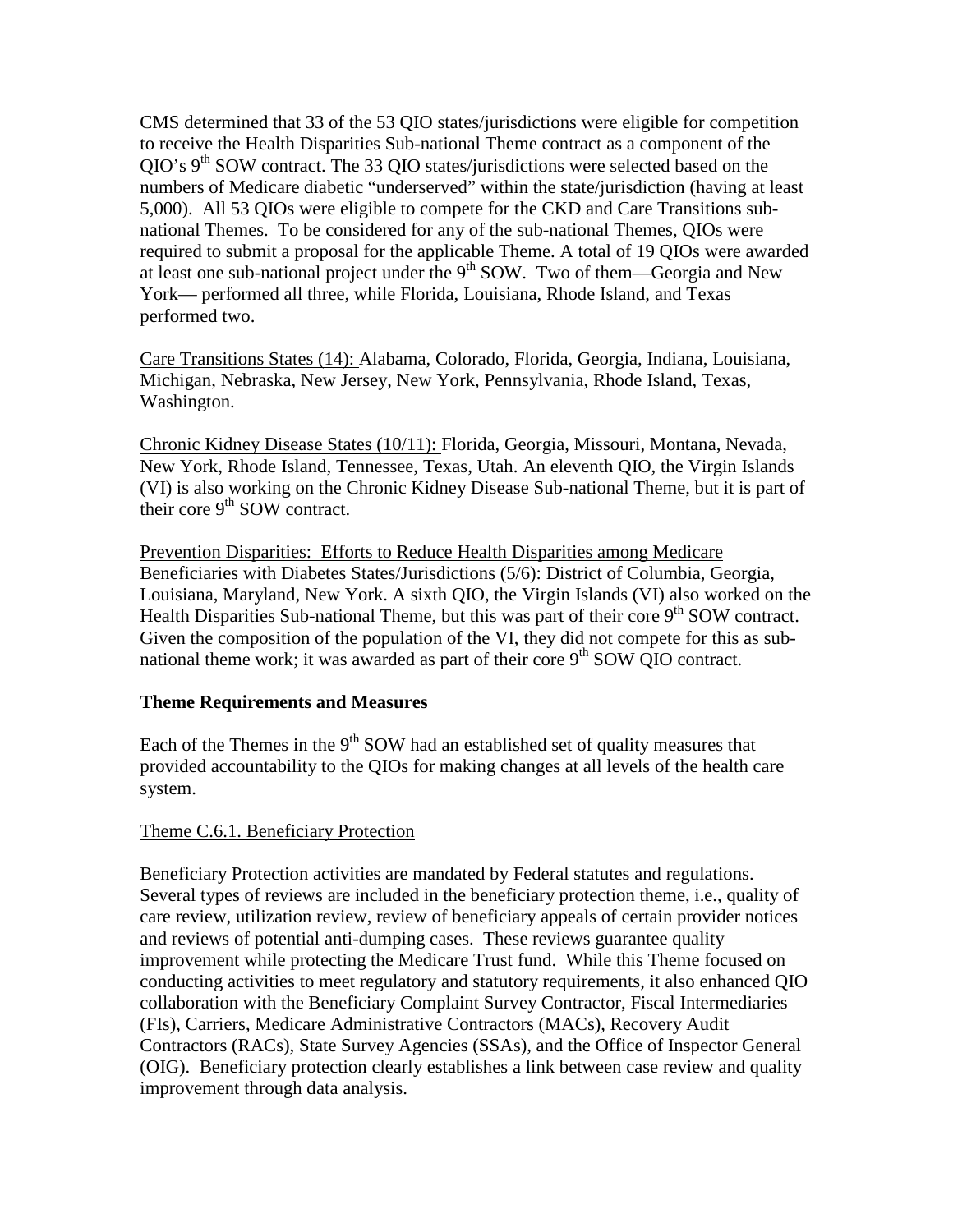Beneficiary Protection tasks were measured in terms of the number of cases reviewed and the satisfaction of the beneficiary with the case review process. Ninety percent of all cases reviewed by the QIO were required to meet timeliness of review standards; while improving beneficiary satisfaction scores each quarter. In addition, QIOs' implemented quality improvement activities (QIAs) with Medicare providers. For this particular task QIOs were required to (1) increase the number of QIAs while continuing to improve results each quarter and (2) complete a QIA that is anticipated to make a system-wide change. This QIA focused on system-wide change must have an impact beyond an individual beneficiary or provider, and had to have resulted in a tangible improvement to a system or process while improving the quality of health care for all Medicare beneficiaries.

During FY 2011, CMS evaluated QIO performance in the Hospital Inpatient Quality Reporting (IQR) program on the improvement in the percentage of hospitals reporting quality data and receiving CMS Inpatient Medicare Fee for Service payment. QIOs provided several types of technical assistance to hospitals in their state to report quality measure data in our Hospital Inpatient Quality Reporting program. They provided technical advice to hospitals on measure specifications and the CMS quality measure abstraction tool to abstract accurate and complete data. They also educated hospitals on program requirements and deadlines using one-to-one communication, email notification, and regularly scheduled teleconferences with multiple hospitals.

| <b>Measures</b>                                        | Targets <sup>3</sup>                                                                                      | Results      |
|--------------------------------------------------------|-----------------------------------------------------------------------------------------------------------|--------------|
| <b>Case Review Timeliness</b>                          | 90% meet standards for all cases Q1-9                                                                     | 99% pass     |
| <b>Beneficiary Satisfaction</b><br>(Complaint Process) | Improvement over prior quarter OR<br>Q1-Q9 Threshold: 80%                                                 | $100\%$ pass |
| <b>Beneficiary Satisfaction</b>                        | Improvement over prior quarter OR<br>Q6-Q9 Threshold: 65% (small volume)<br>$<$ 10 cases, assessed Q1-Q9) | 98% pass     |

The chart below identifies the Beneficiary Protection  $28<sup>th</sup>$  month evaluation measures, targets and results for the  $9<sup>th</sup>$  SOW.

 $\overline{a}$ 

<span id="page-11-0"></span><sup>&</sup>lt;sup>3</sup> See Section J-10 of the Request for Proposals for the  $9<sup>th</sup>$  SOW for additional detail on these measures and targets.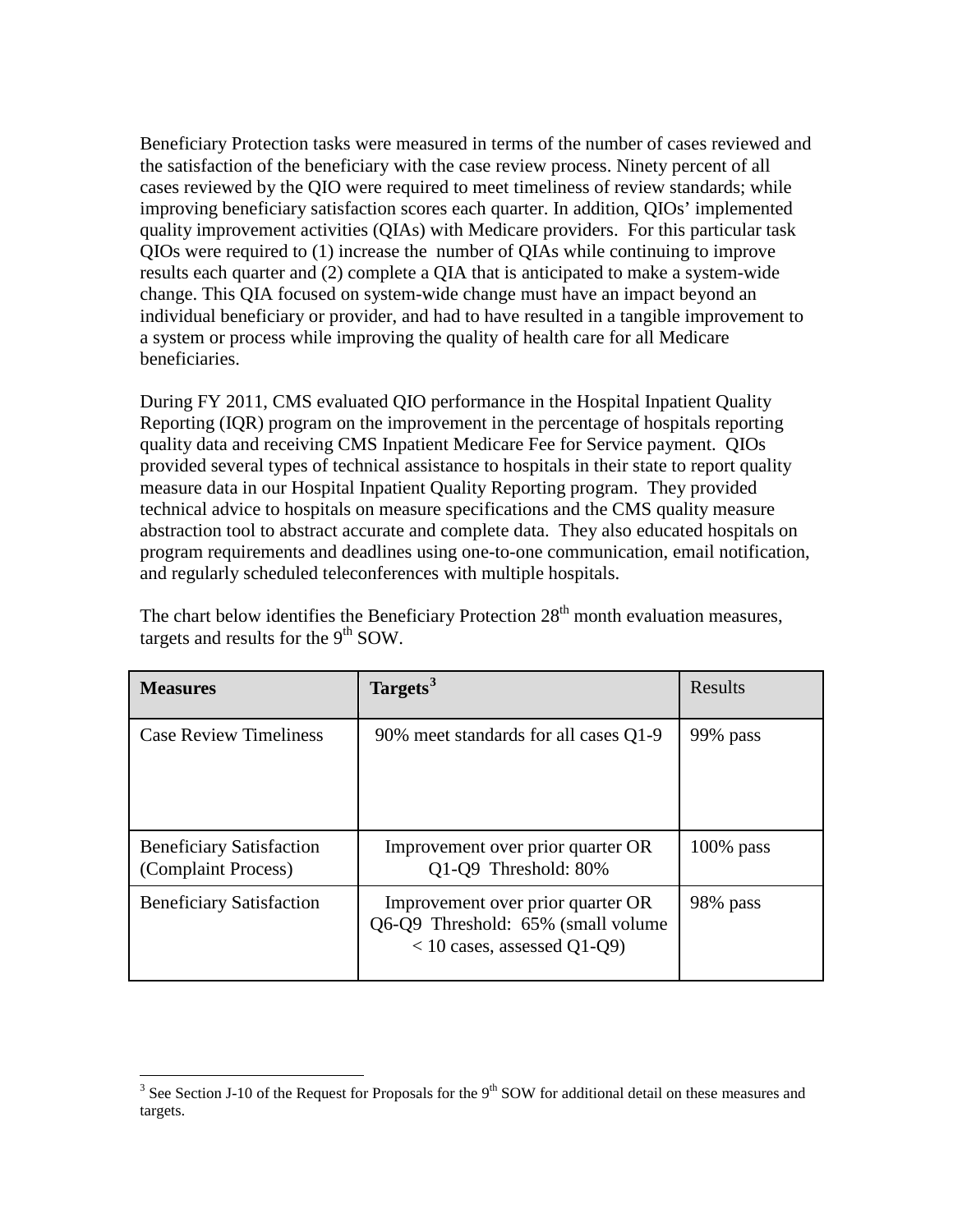| <b>Quality Improvement</b><br>Activities (QIAs)                          | Improvement over prior quarter OR<br>Q6-Q9 Threshold: 65% (small volume)<br>$<$ 10 cases, assessed Q1-Q9)         | $100\%$ pass |
|--------------------------------------------------------------------------|-------------------------------------------------------------------------------------------------------------------|--------------|
| <b>System Wide Change</b>                                                | Achieve target # (4% of Quality of<br>Care Concern as of 8/31/09)<br>documented improvement                       | 98% pass     |
| <b>Hospital Inpatient Quality</b><br><b>Reporting Program</b><br>(HIQRP) | Improvement over prior payment year.<br>Threshold: 90% minimum volume for<br>special formula hospitals (10 cases) | $100\%$ pass |

Case review timeliness is the number of case reviews completed timely.

Beneficiary Satisfaction (complaint process) is the percent of beneficiaries completing the satisfaction survey who are satisfied or very satisfied with the complaint process.

Beneficiary Satisfaction is the percent of complainants agreeing to complete the satisfaction survey.

Quality Improvement Activities (QIAs) are the percent of QIAs among cases with confirmed quality of care concerns.

System-Wide change is the number documented improvement linked to each systemwide change.

Overall 94% of the QIOs passed this Theme, which means 50 of the 53 QIOs evaluated passed.

## Theme C.6.2. Patient Safety

Patient Safety was defined in the  $9<sup>th</sup>$  SOW as freeing patients/beneficiaries from the risk of harm or injury resulting from their interaction with the health care delivery system. To that end, CMS focused QIO activities on six components (or focus areas), which can adversely affect beneficiaries in both the hospital and long term care settings. These six components were: (1) improving inpatient surgical safety and heart failure (SCIP/HF); (2) reducing the rates of pressure ulcers in nursing homes and hospitals (PrU-NH and PrU-H); (3) reducing the rates of physical restraints (PR) in nursing homes; (4) reducing the rates of healthcare associated Methicillin-Resistant Staphylococcus Aureus (MRSA) infections in the acute care setting; (5) improving drug safety; (6) and improving the clinical outcomes of nursing homes that have been deemed by CMS as Special Focus or candidates for the Special Focus Facility List (Nursing Homes in Need – NHIN).

There were specific Tasks associated with the Patient Safety Theme in the 9<sup>th</sup> SOW: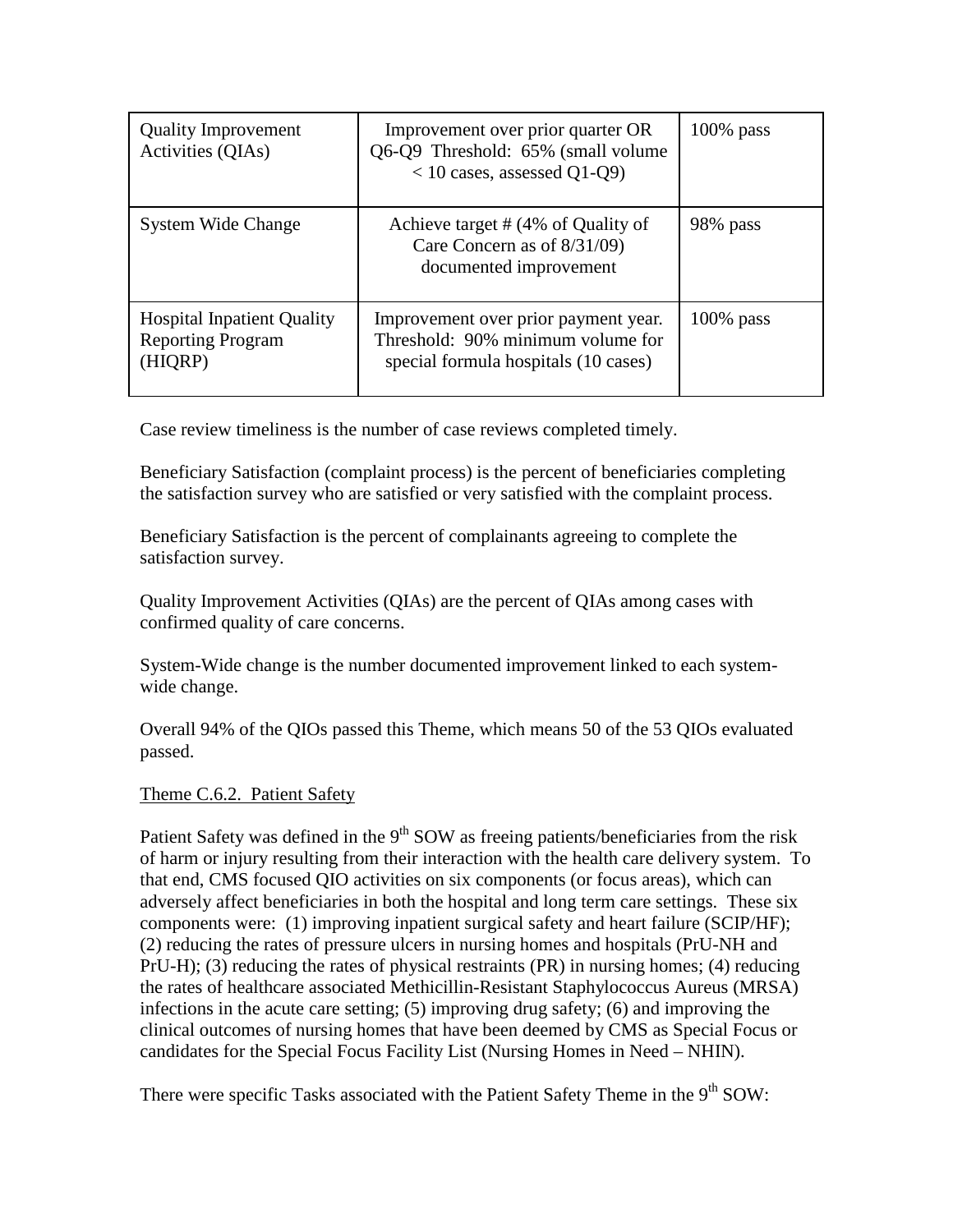- Recruiting CMS-specified providers;
- Assessing quality improvement tools and interventions by component;
- Assessing provider culture as it relates to Patient Safety;
- Training providers by component;
- Analyzing and sharing with each participating provider data received from that provider;
- Creating action oriented meetings of key members of provider staff, including community champions of the Patient Safety work;
- Identifying successful improvement methods with details on implementing successful strategies; sharing best practices with CMS and QIO community; and
- Documenting and sharing quality improvement activities

Patient Safety is everyone's responsibility. For practices to be successful and for safety to become ingrained in the fabric of any organization, it requires the commitment of the provider organization, an understanding by the provider of where the organization stands with regards to patient safety and data transparency and the will to execute proven effective practices that come from every layer of the organization. The tasks above allowed the QIOs to work within their own community framework to improve clinical outcomes. The QIOs could then seek to replicate successful practices across their service area, resulting in positive movement in each of the patient safety metrics. Within one year of the 9<sup>th</sup> SOW contract, QIOs had made considerable progress in laying a firm foundation that will ultimately result in better clinical outcome measures for beneficiaries.

Below is a summary of the 28-month results by Patient Safety Theme Components $4$ .

| Patient Safety 28 <sup>th</sup> Month<br><b>Measures</b> | <b>Targets</b>                                                    | <b>Results</b> |
|----------------------------------------------------------|-------------------------------------------------------------------|----------------|
|                                                          | MRSA infection rate per 1000 28% reduction in one of the two MRSA | 100% Pass      |
| patient days                                             | metrics compared to baseline in at least                          |                |

<span id="page-13-0"></span> $4.28<sup>th</sup>$  month targets were modified through a contract modification dated December 2010.  $\overline{a}$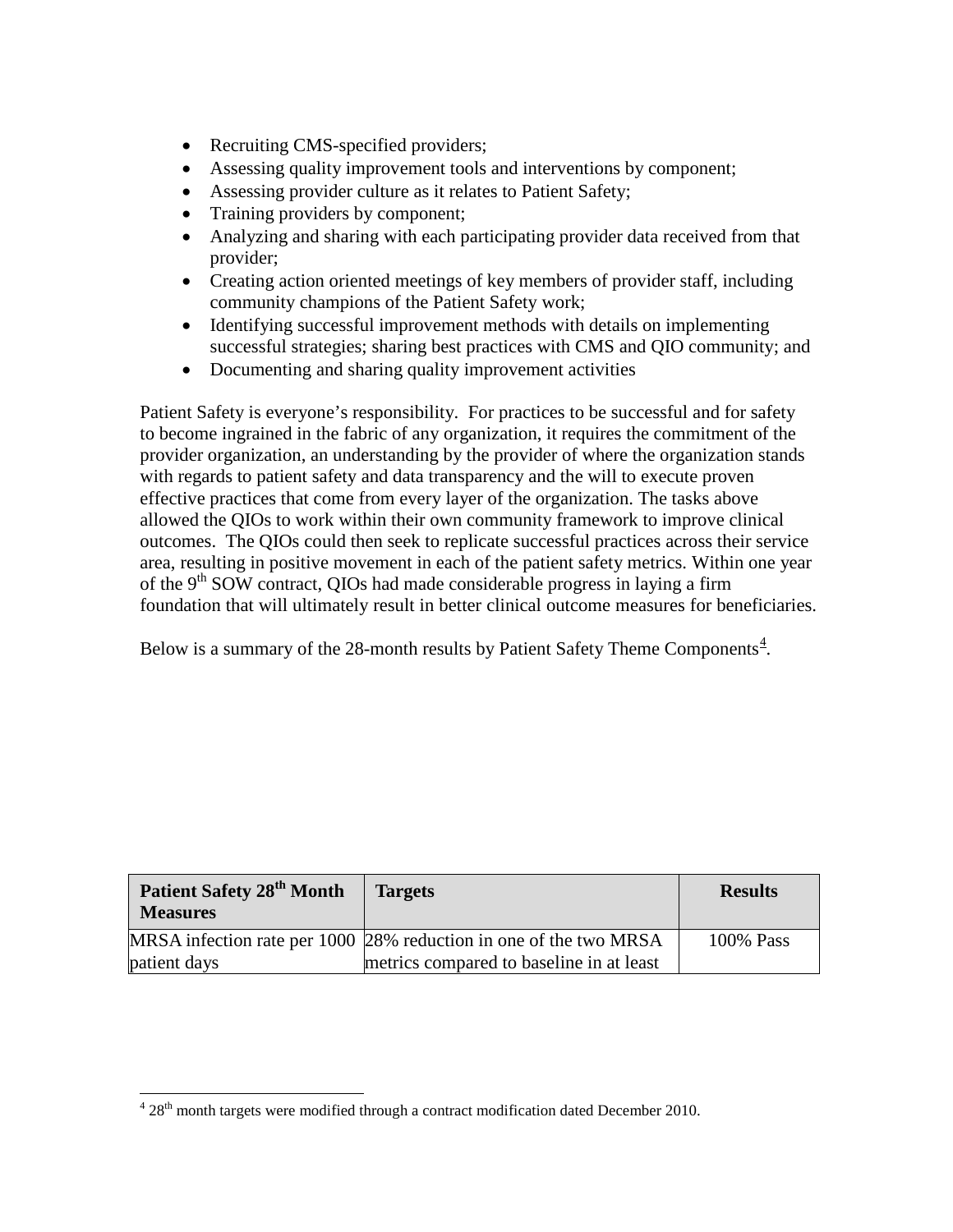|                                                                                                                                                                                                                                      | 50% of those hospitals that have reported<br>on the module for at least four months<br>during the baseline period and at least<br>four months during the re-measurement<br>period, or                                                                            |                                                                                                                                                                                                                                                                                                             |
|--------------------------------------------------------------------------------------------------------------------------------------------------------------------------------------------------------------------------------------|------------------------------------------------------------------------------------------------------------------------------------------------------------------------------------------------------------------------------------------------------------------|-------------------------------------------------------------------------------------------------------------------------------------------------------------------------------------------------------------------------------------------------------------------------------------------------------------|
|                                                                                                                                                                                                                                      | 70% of recruited units/facilities report<br>both MRSA measures for at least 4<br>months during the baseline and re-<br>measurement periods.                                                                                                                      |                                                                                                                                                                                                                                                                                                             |
| Restraints-Long stay residents                                                                                                                                                                                                       | 20% relative improvement from baseline                                                                                                                                                                                                                           | 100% Pass                                                                                                                                                                                                                                                                                                   |
| Pressure Ulcer-Long stay<br>residents                                                                                                                                                                                                | 8% relative improvement from baseline                                                                                                                                                                                                                            | <b>96% Pass</b>                                                                                                                                                                                                                                                                                             |
| Drug Drug Interaction                                                                                                                                                                                                                | th<br>Submit measurable 28" month goal                                                                                                                                                                                                                           | 100% Pass                                                                                                                                                                                                                                                                                                   |
| Potentially Inappropriate<br>Medication                                                                                                                                                                                              | th<br>Submit measurable 28 month goal                                                                                                                                                                                                                            |                                                                                                                                                                                                                                                                                                             |
| Surgical Care Improvement<br>Project (SCIP) measures are<br>listed below:                                                                                                                                                            | Same targets for all of the SCIP measures 85% Passed for<br>listed                                                                                                                                                                                               | all of the SCIP<br>measures listed                                                                                                                                                                                                                                                                          |
| Surgery Patients on a Beta<br><b>Blocker Prior to Arrival Who</b><br>Received a Beta Blocker<br>During Perioperative Period<br>Timely prophylactic antibiotic<br>admin<br>Prophylactic antibiotic<br>selection for surgical patients | 70% of the difference between the QIO's<br>baseline and the 2007Q1 10% ABC. The<br>QIO must achieve the above criteria for<br>at least 70% of the SCIP measures each<br>of which have an aggregate caseload of<br>more than 5 for the re-measurement<br>quarter. | 85% Passed                                                                                                                                                                                                                                                                                                  |
| <b>Hospital Pressure Ulcer</b>                                                                                                                                                                                                       | 31% of participating hospital follow<br>established protocols for treatment of<br>pressure ulcers<br>$28th$ month – 5% relative improvement in<br>hospital pressure ulcers                                                                                       | 100% Pass<br>At the 18 month<br>evaluation period,<br>hospital reporting<br>of pressure ulcers<br>had decreased due<br>to a change in<br>payment for the<br>data. In review of<br>that data most<br>hospitals had rates<br>of .019% - .012%.<br>it was decided<br>that the work<br>would cease and<br>funds |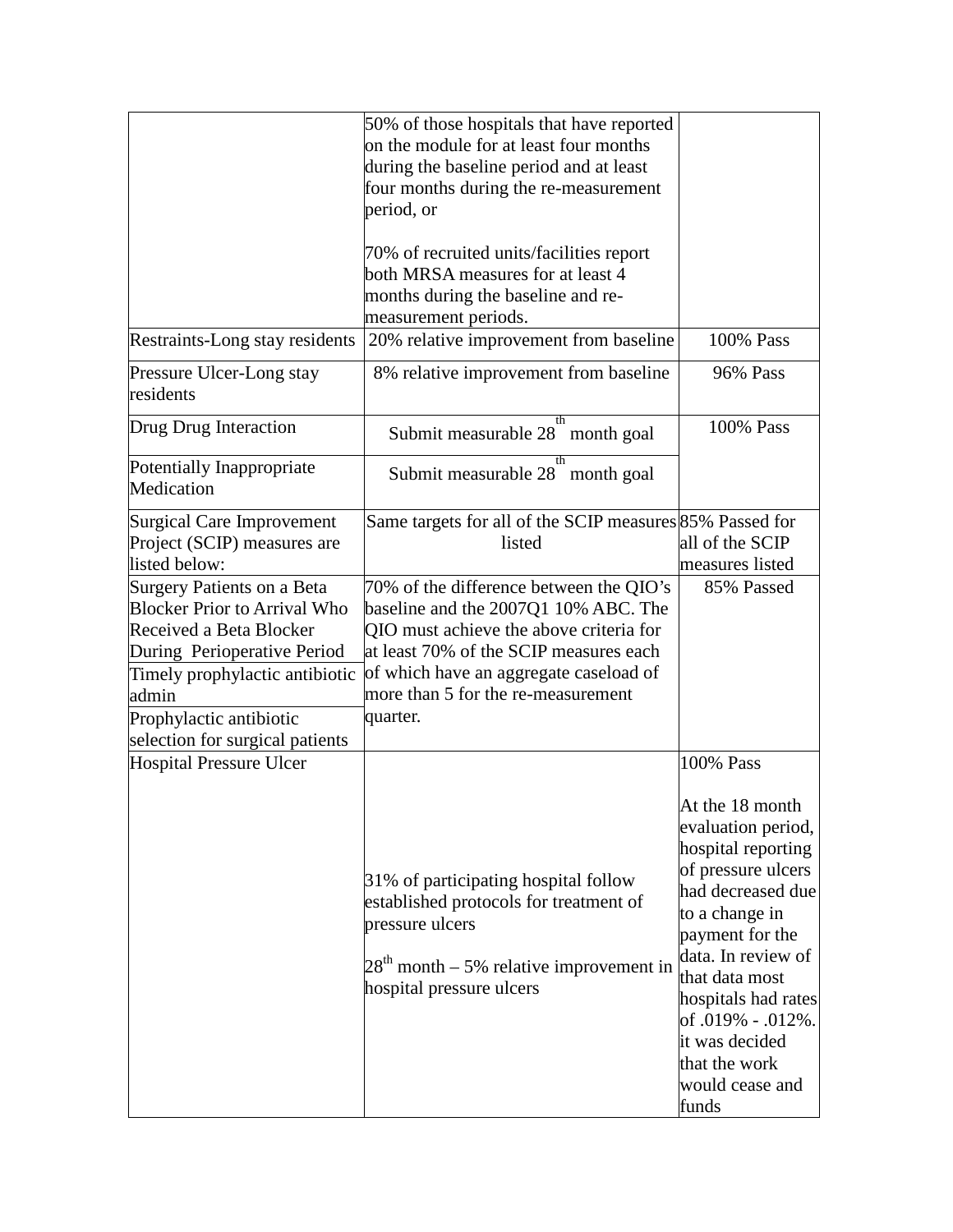|                                                |                                                                                                                                                                                                                     | redistributed.                                                                                 |
|------------------------------------------------|---------------------------------------------------------------------------------------------------------------------------------------------------------------------------------------------------------------------|------------------------------------------------------------------------------------------------|
|                                                |                                                                                                                                                                                                                     |                                                                                                |
| Nursing Home in Need<br>(NHIN) Pressure Ulcers | $\geq$ 12 mos working with nursing home:<br>6% Rate or 7% relative improvement<br>$<12$ mos: Evaluated on recruitment and                                                                                           |                                                                                                |
|                                                | retention strategies, technical assistance<br>and completion of Root Cause Analysis<br>(RCA)                                                                                                                        | 36 QIOs passed<br>all NHIN<br>components<br>19 QIOs did not<br>pass the $28th$                 |
| <b>NHIN Physical Restraints</b>                | $>12$ mos working with nursing home: 3%<br>Rate or 7% relative improvement<br>$<12$ mos: evaluated on recruitment &<br>retention strategies, technical assistance<br>and completion of Root Cause Analysis<br>(RCA) | month target<br>8 QIOs did not<br>work with nursing<br>homes at the $28th$<br>month evaluation |

Pressure Ulcers: Pressure Ulcers are a painful, costly, and largely preventable condition that when not appropriately treated can cause serious illness and even death. In the  $9<sup>th</sup>$ SOW, QIOs were tasked with reducing pressure ulcer rates in both the long term care and hospital settings. Due to unavailability of hospital level pressure ulcer data, the hospital task was halted at the  $18<sup>th</sup>$  month evaluation period and funds redistributed to other areas within the contract therefore, QIOs only worked in the long term setting. Because pressure ulcers can generally be attributed to system failures, the QIOs were tasked with ensuring that the foundations for improvement were in place with the issuance of two process measures in the long term care setting. Fifty one of the 53 QIOs evaluated in the NH PrU component passed, resulting in a 96% overall pass rate, resulting in a 24% average relative improvement (based on average baseline & re-measurement).

Physical Restraints: The use of physical restraints can greatly diminish the quality of life for our long term care beneficiaries. The QIO program was dedicated to dramatically reducing the utilization rate of physical restraints in the  $9<sup>th</sup>$  SOW. All 49 of the QIOs evaluated in the nursing home physical restraint component passed, resulting in a 100% pass for the component, resulting in a 60% average relative improvement (based on average baseline & re-measurement).

MRSA: Methicillan-Resistant Staphyloccus Aureus is a rising threat to patients and little is known about the prevalence or incidence of MRSA in particular settings. CMS in conjunction with many of its HHS counterparts worked to better understand these rates by working with providers in the acute care setting to report MRSA cases into the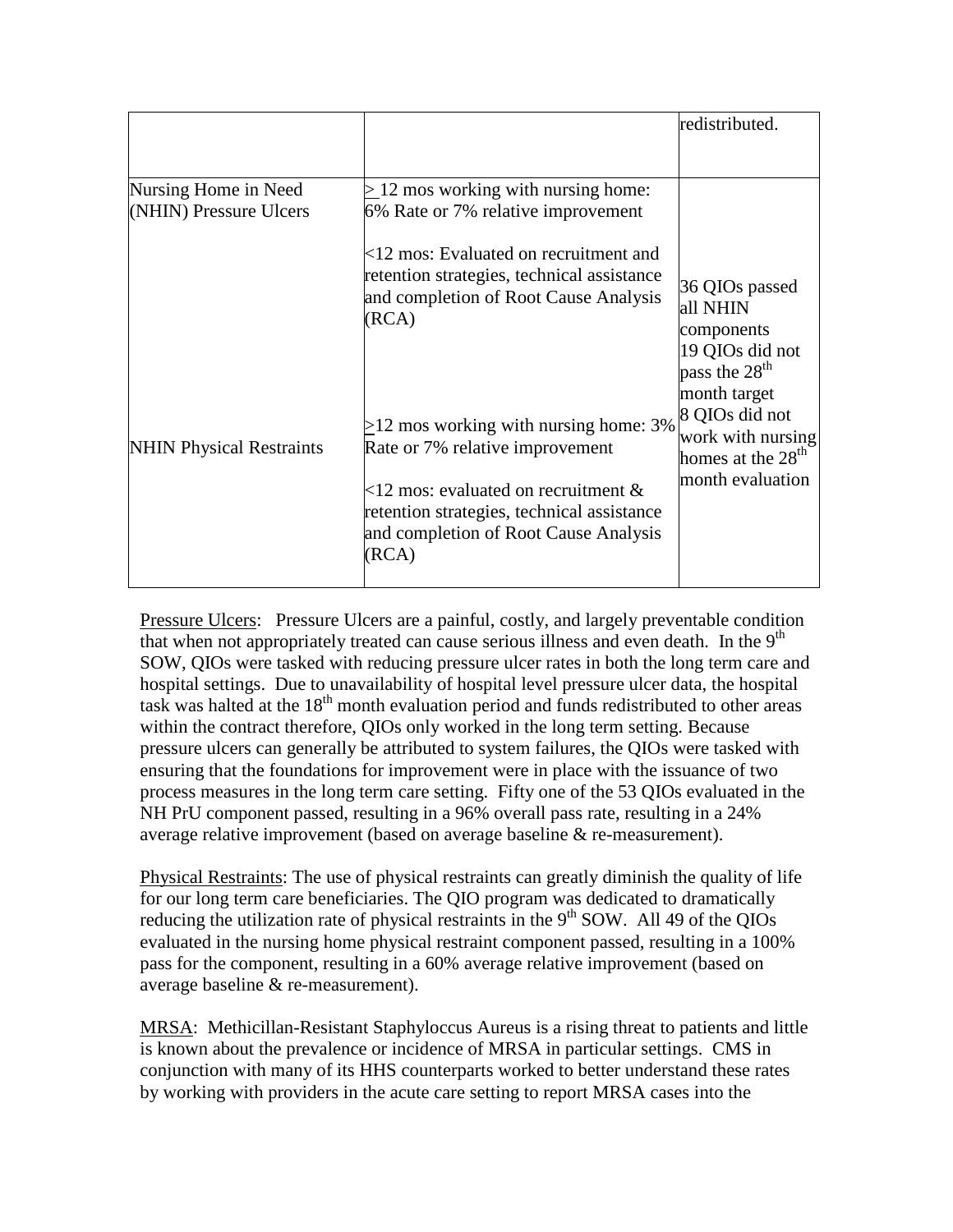National Healthcare Safety Network (NHSN) Multidrug-Resistant Organism and C. difficile Infection (MDRO/CDI) Module . Considerable time and energy was spent by the QIO community in assisting providers with the proper reporting processes on the NHSN-MDRO. Due to the low rates of both MRSA infection and transmission as reported in the NHSN, a modified strategy for assessing QIO performance was introduced on June 23, 2009. All of the 53 QIOS evaluated passed this component resulting in a 100% pass for the component.

SCIP/HF: The Surgical Care Improvement Project is a national quality partnership of organizations focused on improving surgical care by significantly reducing surgical complications. This suite of measures are publically reported and tied to reimbursement of hospitals resulting in moderate rates of adherence. The Heart Failure Measure was added by a contract modification in July, 2009 due to the large numbers of patients who suffer from heart failure after surgery and because there was considerable improvement to be made in the measure. QIOs working in the SCIP/HF component at the  $28<sup>th</sup>$  month were expected to have implemented the processes associated with high performance of the measure and then shift to an outcome measure which was established on national benchmarks. Forty-four of the  $52 \text{ QIOs}^5$  $52 \text{ QIOs}^5$  evaluated in the component passed, resulting in an 85% overall pass rate.

Drug Safety: Under this component, QIOs in accordance with Section 1154(a)(17), as amended by Section 109(b) of the Medicare Prescription Drug, Improvement and Modernization Act of 2003, were required to offer quality improvement assistance pertaining to Prescription Drug Therapy to:

- All Medicare providers and practitioners;
- Medicare Advantage organizations offering Medicare Advantage plans under Part C; and

• Prescription drug sponsors offering prescription drug plans (PDPs) under Part D. Under the  $9<sup>th</sup>$  SOW, OIOs worked with the above entities to decrease the rates of drug interaction and potentially inappropriate medication prescribed. QIOs were given latitude to decide on the type of projects they would embark upon under this component. All of the 53 QIOs evaluated passed this component resulting in a 100% overall pass for the component.

Nursing Homes in Need: QIOs were expected to provide direct technical assistance to a small number of nursing homes, up to three per contract year, that had been identified by Survey and Certification as Special Focus Facilities (SFF) and needing quality improvement assistance. QIOs were evaluated on their ability to improve physical restraints and pressure ulcers as well as the homes' overall satisfaction with the assistance received. While the QIOs were being evaluated on clinical outcome measures, the assistance they provided was varied based upon the improvements each nursing home

<span id="page-16-0"></span> $<sup>5</sup>$  Hospitals in the U. S. Virgin Islands were not required to submit SCIP data to CMS under pay-for-reporting rules,</sup> based on provisions in the Social Security Act. Thus, the QIO for the Virgin Islands did not have an adequate number of hospitals upon which to base its performance on this measure.  $\overline{a}$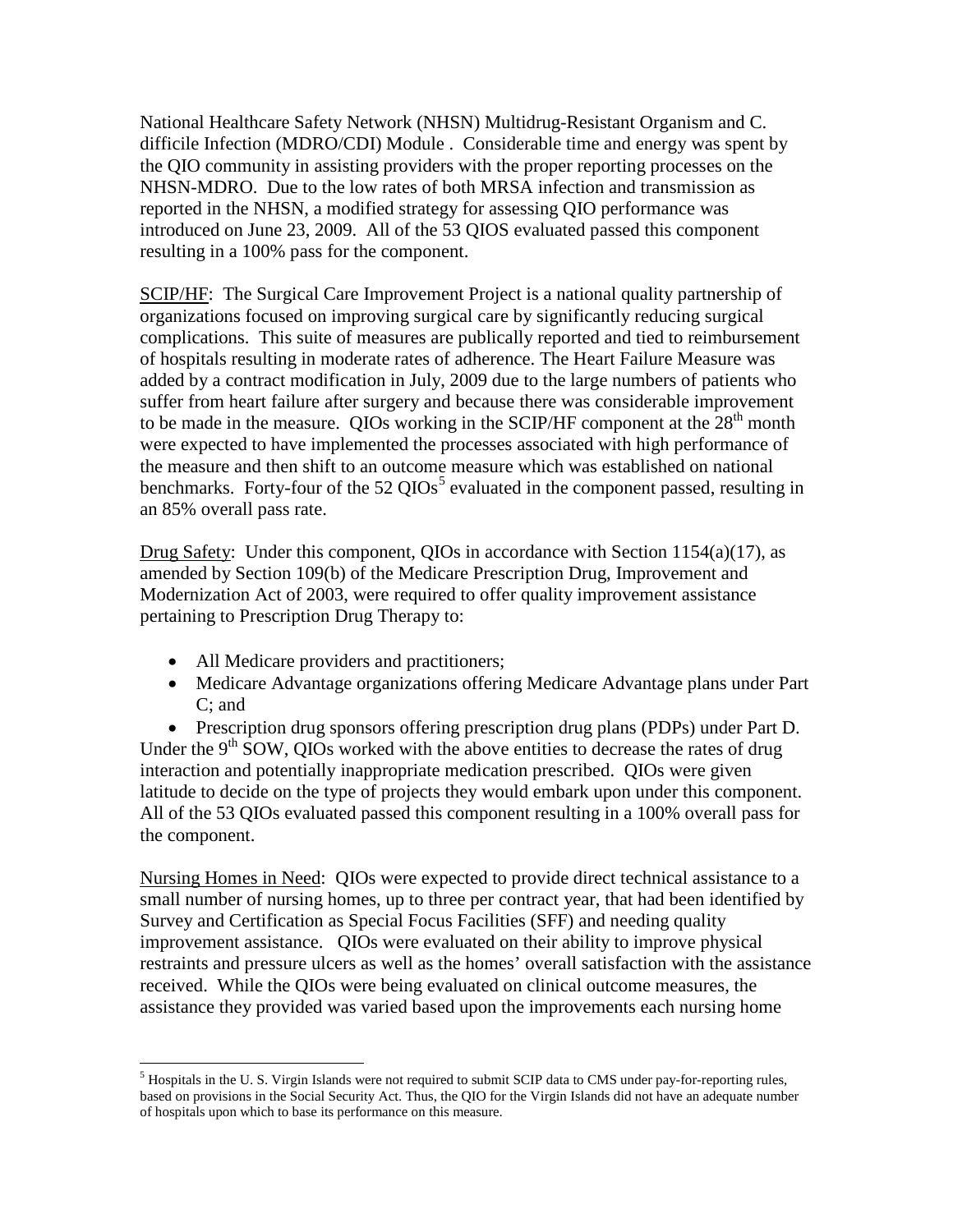needed in order to graduate from the SFF list. Thirty-six of the 45  $O{IOs}^6$  $O{IOs}^6$  evaluated on the NHIN component passed resulting in an 80% overall pass rate for the component.

#### Theme C.6.3. Prevention

CMS recognizes the crucial role that health care professionals play in promoting potentially lifesaving preventive services and screenings to Medicare patients, educating beneficiaries, and providing the care. Statistics show that while Medicare beneficiaries visit their physician on an average of six or more times a year, many of them are not aware of their risk for disease or even that they may already have a condition that preventive services are intended to detect. QIOs can assist physician practices and beneficiaries in understanding the importance of disease prevention, early detection, and lifestyle modifications that support a healthier life. The QIOs can also assist physicians in using electronic health records (EHR), which can improve communications between patients and providers, giving patients better access to timely information. EHR can also improve physician office efficiency.

The Prevention Theme contained two cancer screening Tasks (breast cancer and colorectal cancer (CRC)), two immunization Tasks (Influenza and Pneumonia). The subnational Themes for Disparities and CKD included Tasks related to diabetes selfmanagement and chronic kidney disease (CKD) prevention.

For the Core Prevention Theme, the QIO was required to improve rates for mammography and colorectal cancer screening, and influenza and pneumonia vaccinations among Medicare beneficiaries. To achieve these goals, the QIO recruited Participating Practices (PPs) from its state/jurisdiction. To be enrolled as a PP, the practice site must have implemented and be presently using a Certification Commission for Health Information Technology (CCHIT) certified electronic health record (EHR). The QIO assisted each PP in the use of its EHR to redesign and/or implement care management and patient self-management interventions for preventive service needs. The QIO educated each PP on using its EHR capabilities and QIO interventions to improve rates of breast cancer and CRC screening and immunizations.

There were 8 Tasks associated with the Prevention core theme:

- Recruitment of participating practices (PPs);
- Identification/recruitment of non-participating practices (NPs);
- Promotion of care management processes for preventive services using EHR (postrecruitment educational sessions);
- Completion of an assessment of care processes;

 $\ddot{\phantom{a}}$ 

<span id="page-17-0"></span> $6$  At the midpoint of the 9<sup>th</sup> SOW period, a handful of NHIN/SFF projects were deemed too challenging to yield likely success in improving nursing home quality through QIO intervention. Thus, CMS determined that the best use of taxpayer funds would be to direct QIOs towards other efforts more likely to have a positive impact on Medicare beneficiaries. In those limited situations, QIOs were asked to discontinue working with NHINs/SFFs in their state, and the NHIN/SFF project was removed from the QIO's portfolio in whole or in part, depending on the severity of the problem. In very small states (e.g., Vermont) the number of SFFs available was too small to support a full-scale NHIN project.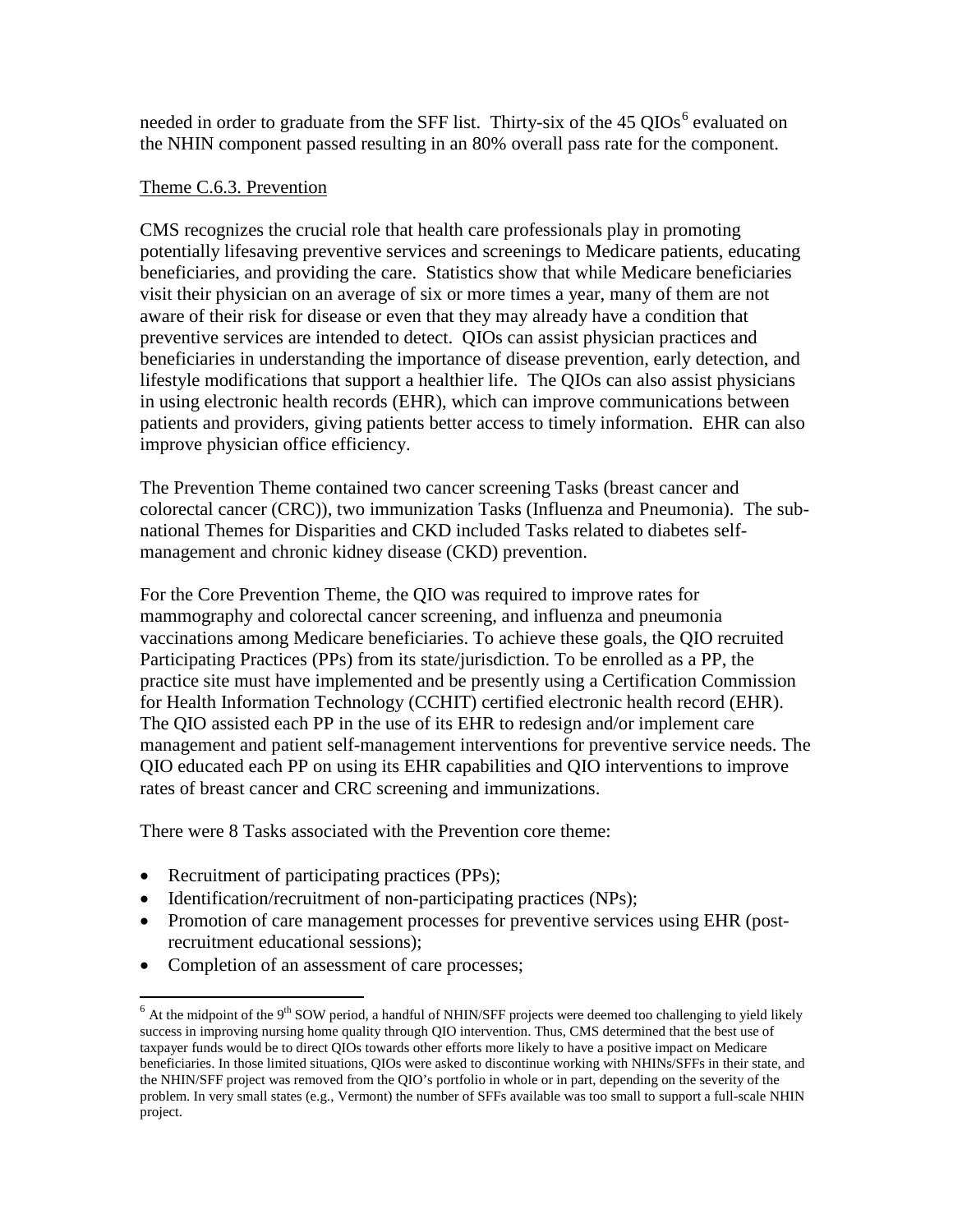- Submission of PP and NP data to CMS (EHR-derived rates);
- QIO monitoring of statewide rates (mammograms, CRC screens, influenza immunizations, pneumococcal pneumonia immunizations) and disparities
- Production of an annual report; and
- Optimization of performance.

At the  $28<sup>th</sup>$  month evaluation (i.e, the  $9<sup>th</sup>$  Quarter of the contract period), QIOs were expected to have: 1) recruited and maintained at least 80% of the PP target number through 12/31/09; 2) provided 90% of PPs with post-recruitment education on the task; and 3) have at least 70% of recruited PPs electronically reporting quality data (rates) at least 3 times for each of the 4 clinical measures to the QIO, CMS or support contractor. QIOs were also expected to have shown a 7% increase in breast cancer screenings, influenza and pneumococcal immunizations and a 10% increase in colorectal cancer screenings. 49 of the 53 QIOs evaluated passed this component, resulting in a 92% overall pass rate. Four QIOs (Arizona, Puerto Rico, South Carolina and the Virgin Islands) did not pass this component.

The chart below identifies the Core Prevention  $28<sup>th</sup>$  month evaluation measures, targets and results.<sup>[7](#page-18-0)</sup> Per the table below: At the  $28<sup>th</sup>$  month evaluation, each QIO was expected to show at least a:

- 7% average relative improvement in the screening mammography rates (among the offices they worked with that were reporting rates)
- 10% average relative improvement in the colorectal cancer screening rates (among the offices they worked with that were reporting rates)
- 7% average relative improvement in the influenza immunization rates (among the offices they worked with that were reporting rates)
- 7% average relative improvement in the pneumococcal pneumonia vaccination rates (among the offices they worked with that were reporting rates)

| <b>Measures</b>                                                     | <b>Targets</b>                                                                                        | 28 <sup>th</sup> Month Results                                                |
|---------------------------------------------------------------------|-------------------------------------------------------------------------------------------------------|-------------------------------------------------------------------------------|
| Maintenance of participating<br>practices (PPs) -- through 10/31/10 | Maintained 80% of<br>participating practices                                                          | All QIOs<br>maintained at least<br>$80\%$ of<br>participating<br>practices    |
| Complete reporting                                                  | 70% of participating<br>practices reported at<br>least 3 times for each of<br>the 4 clinical measures | All QIOs had at<br>least 70% of their<br>participating<br>practices reporting |

The QIOs met all of these  $28<sup>th</sup>$  month targets.

<span id="page-18-0"></span> $728<sup>th</sup>$  month targets were modified through a contract modification dated July 2009.  $\overline{a}$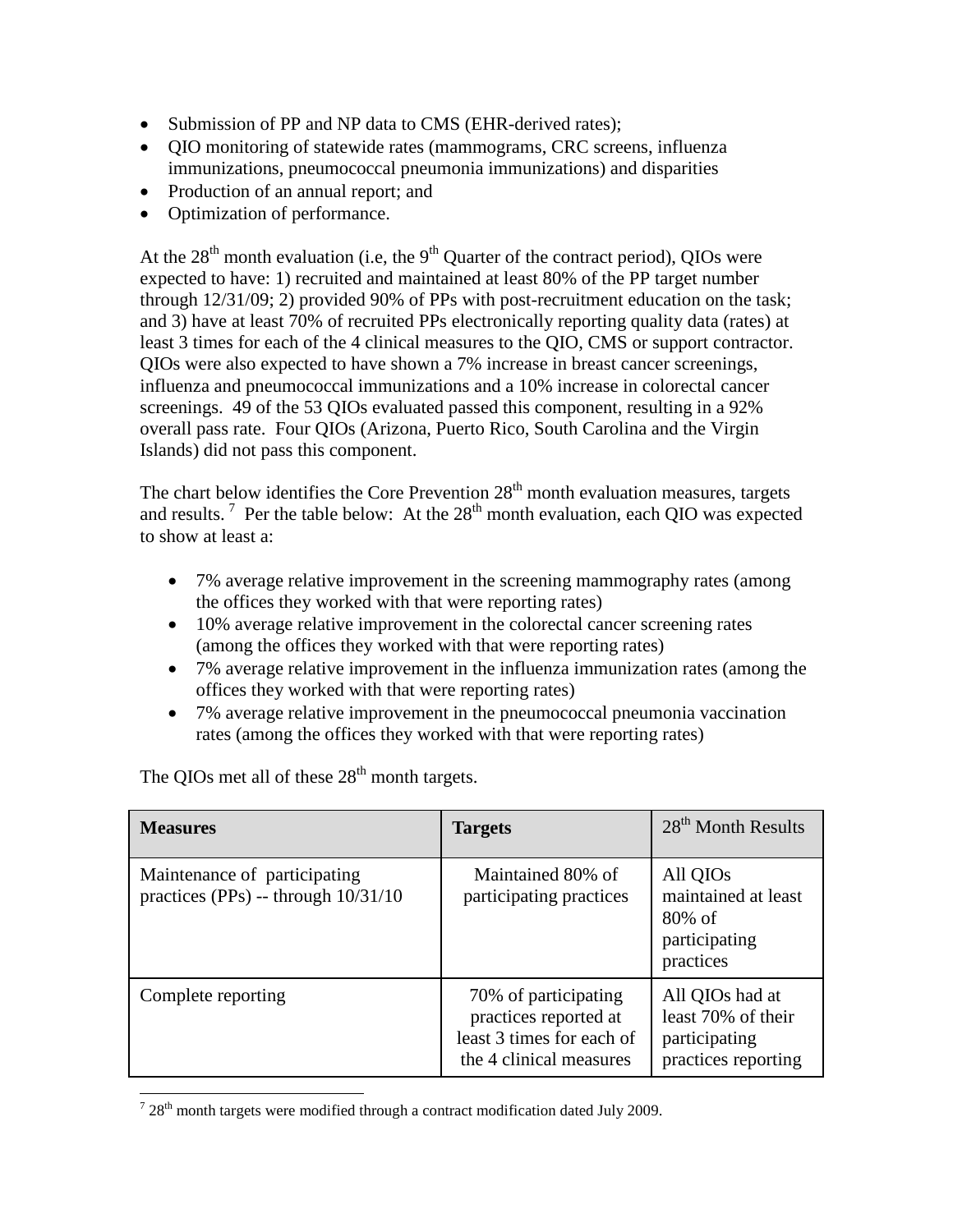|                                                                                     |     | at least 3 times for<br>each of the 4<br>measures                        |
|-------------------------------------------------------------------------------------|-----|--------------------------------------------------------------------------|
| Average relative improvement in<br>screening mammography rate                       | 7%  | 1 QIO did not<br>achieve this relative<br>improvement rate<br>(PR)       |
| Average relative improvement rate in<br>CRC screening rate                          | 10% | 1 QIO did not<br>achieve this relative<br>improvement rate<br>(AR)       |
| Average relative improvement rate in<br>influenza vaccination                       | 7%  | 2 QIOs did not<br>achieve this relative<br>improvement rate<br>(SC & VI) |
| Average relative improvement rate in<br>pneumococcal pneumonia vaccination<br>(PPV) | 7%  | 2 QIOs did not<br>achieve this relative<br>improvement rate<br>(PR & SC) |

## Sub National Themes

#### Theme C.7.1. Prevention Disparities

This Task was limited to a sub-set of states with sufficient underserved Medicare diabetes populations, as determined by CMS. Underserved Populations are those persons who are African-American, Hispanic/Latino, Asian/Pacific Islander, or American Indian/Alaska Native. The QIOs which were eligible to compete for a contract served one of the following 33 states, territories, and District of Columbia: AL, AR, AZ, CA, CT, DC, DE, FL, GA, HI, IL, IN, KY, LA, MA, MD, MI, MO, MS, NC, NJ, NM, NY, OH, OK, PA, PR, SC, TN, TX, VA, WA, WI. Contracts were awarded to: DC, GA, LA, MD, NY and Virgin Islands.

The QIO identified both the practice sites and the ancillary organizations (e.g., community health centers, senior centers, faith-based organizations, etc.) that it would work with as part of the CMS-approved Diabetes Self-Management Education (DSME) process. The QIO facilitated training of appropriate personnel (e.g., nurses, Certified Diabetes Educators (CDEs), Community Health Workers (CHWs), etc.) at the identified organizational sites using evidence-based DSME programs within the underserved population of the Participating Practices (PPs). The QIO was required to establish a partnership with the primary care physician (PCP), CDE, and CHW to facilitate the accessibility of DSME services to patients. The QIO was required to work with the PPs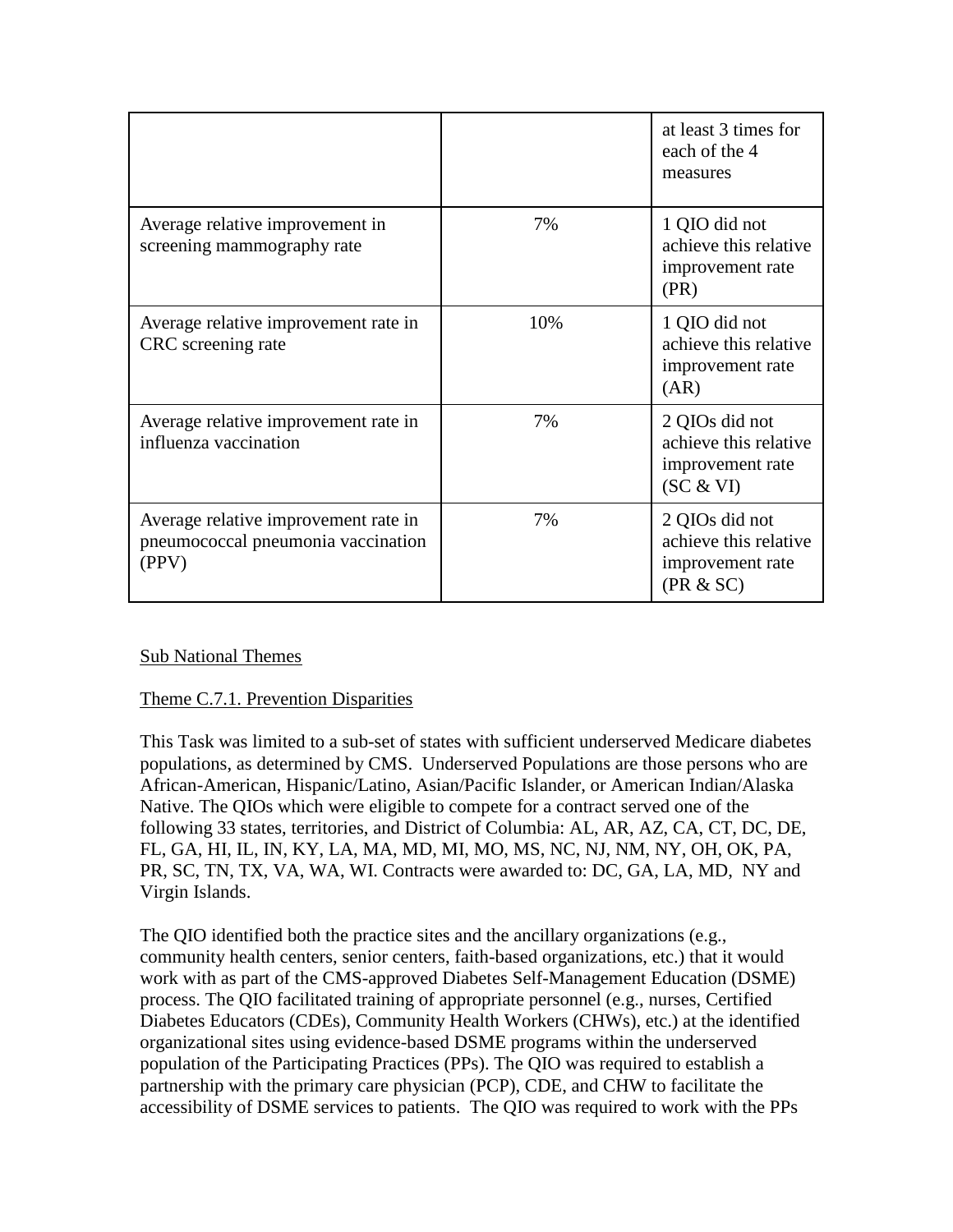to improve/increase their adherence to clinical guidelines for appropriate use of utilization measures for HbA1c, Lipids, and Eye Exams, as evidenced by Medicare feefor-service claims billed by physicians for beneficiaries in priority populations with diabetes.

The chart below identifies the Disparities  $28<sup>th</sup>$  month evaluation measures, targets, and results.<sup>[8](#page-20-0)</sup>

| <b>Measures</b>                                         | Targets                                                | Results      |
|---------------------------------------------------------|--------------------------------------------------------|--------------|
| Maintain % recruitment                                  | 80% of the participating practices                     | 100%         |
| Increase % of beneficiaries<br>completing DSME training | 55% of recruited beneficiaries had to<br>complete DSME | pass         |
| HbA1c                                                   | 8% Reduction in failure Rate                           | $100\%$ pass |
| Eye Exam                                                | 4% Reduction in Failure Rate                           | $100\%$ pass |
| Lipids                                                  | 8% Reduction in Failure Rate                           | $100\%$ pass |
| Blood Pressure (BP) PQRI                                | 7% Relative improvement rate                           | $100\%$ pass |

By the end of the  $28<sup>th</sup>$  month all of the participating QIOs had maintained at least 80% of the participating practices. All QIOs had also increased the percentage of beneficiaries completing DSME training by 55%. Other targets for the  $28<sup>th</sup>$  month evaluation included improving the relative improvement rate for blood pressure control by 7% for practices reporting PQRI data. All six QIOs evaluated for this component passed, resulting in a 100% overall pass rate.

Theme C.7.2. Care Transitions

The QIO work under the Care Transitions Theme aimed to measurably improve the quality of care for Medicare beneficiaries who transition among care settings through a comprehensive community effort. These efforts aimed to reduce readmissions following

<span id="page-20-0"></span> $8\,28$ <sup>th</sup> month targets were modified through a contract modification dated July 2009.  $\overline{a}$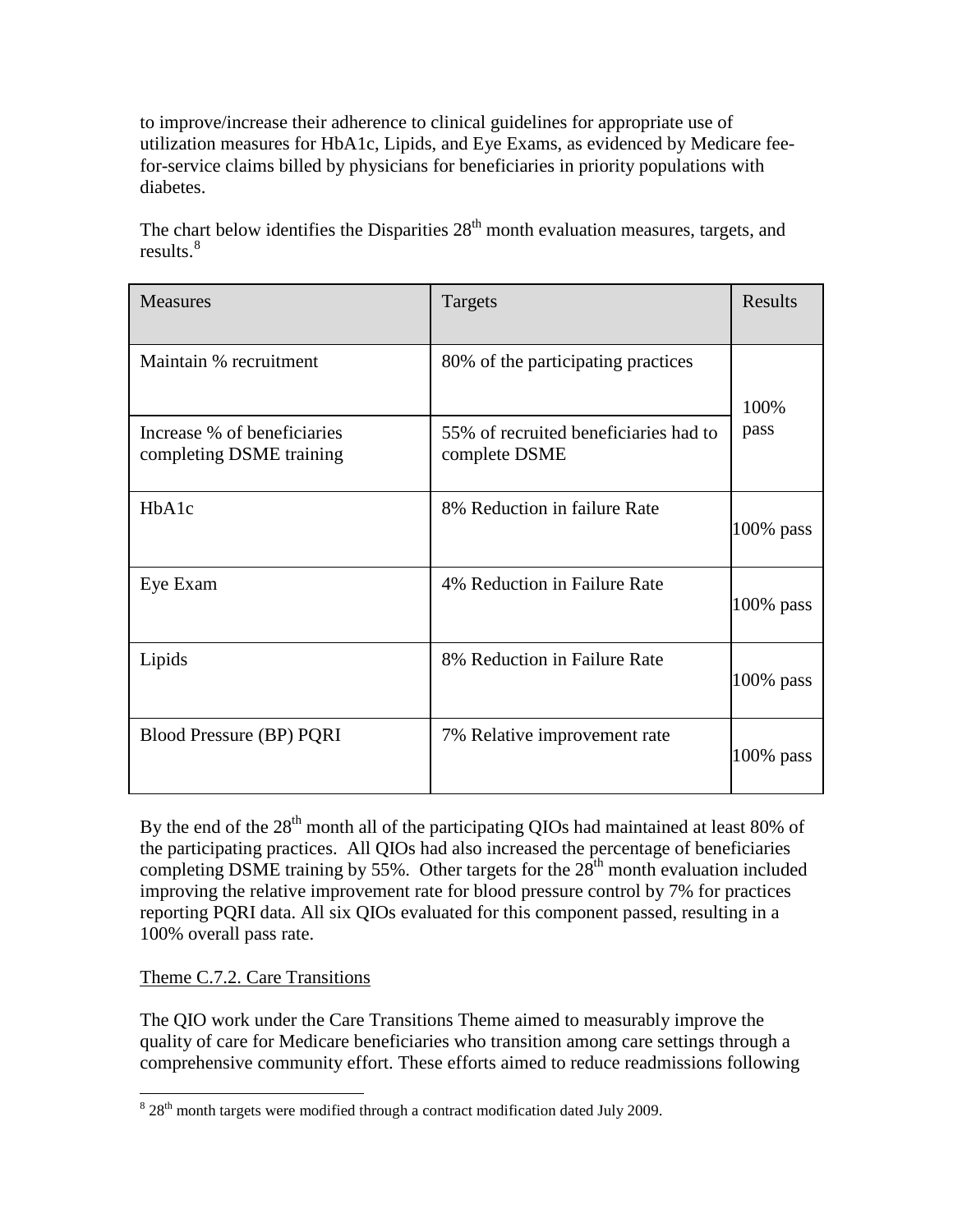hospitalization<sup>[9](#page-21-0)</sup> and to yield sustainable and replicable strategies to achieve high-value health care for sick and disabled Medicare beneficiaries. QIOs having contracts served the following States: AL, CO, FL, GA, IN, LA, MI, NE, NJ, NY, PA, RI, TX, and WA. In the first year of the  $9<sup>th</sup>$  SOW, the 14 QIOs had defined their communities with precision, conducted root cause analyses in their communities and had begun to implement evidence based interventions based on the Table of Evidence Based Interventions listed in the SOW.

The chart below identifies the Care Transitions  $28<sup>th</sup>$  month outcome measures results<sup>10</sup>.

| <b>Measures</b>   | <b>Targets</b>                                                                                                                                                  | <b>Results</b>                                            |
|-------------------|-----------------------------------------------------------------------------------------------------------------------------------------------------------------|-----------------------------------------------------------|
| $O-4$<br>(Global) | Reduce rate of readmission by a statistically<br>significant rate. The reduction must be at least 2<br>percentage points. (Calculation = Baseline% -<br>$2\%$ ) | 86% of QIOs achieved<br>(12/14)                           |
| $O-5a$<br>(CHF)   | Reduce rate of readmission by at least 2<br>percentage points from the baseline rate in at<br>least one of the specific diagnoses                               | O-5 measures were<br>removed from contract<br>evaluation. |
| $0-5b$<br>(AMI)   | Reduce rate of readmission by at least 2<br>percentage points from the baseline rate in at<br>least one of the specific diagnoses                               | O-5 measures were<br>removed from contract<br>evaluation. |
| $O-5c$<br>(PNE)   | Reduce rate of readmission by at least 2<br>percentage points from the baseline rate in at<br>least one of the specific diagnoses.                              | O-5 measures were<br>removed from contract<br>evaluation. |
| $O-1a$            | 8% relative reduction in failure rate from baseline                                                                                                             | 36% of QIOs achieved<br>(5/14)                            |
| $O-1b$            | 8% reduction in baseline failure rate from<br>baseline                                                                                                          | 71% of QIOs achieved<br>(10/14)                           |

 $\overline{a}$ 

<span id="page-21-0"></span> $9$  In this contract, "hospitalization" refers to "acute care" hospitals reimbursed by Medicare under PPS. This does not include critical access hospitalization that is not followed by hospitalization at a PPS hospital, nor does it include psychiatric hospitals, inpatient rehabilitation facilities, long-

<span id="page-21-1"></span> $1028$ <sup>th</sup> month targets were modified through a contract modification dated July 2009.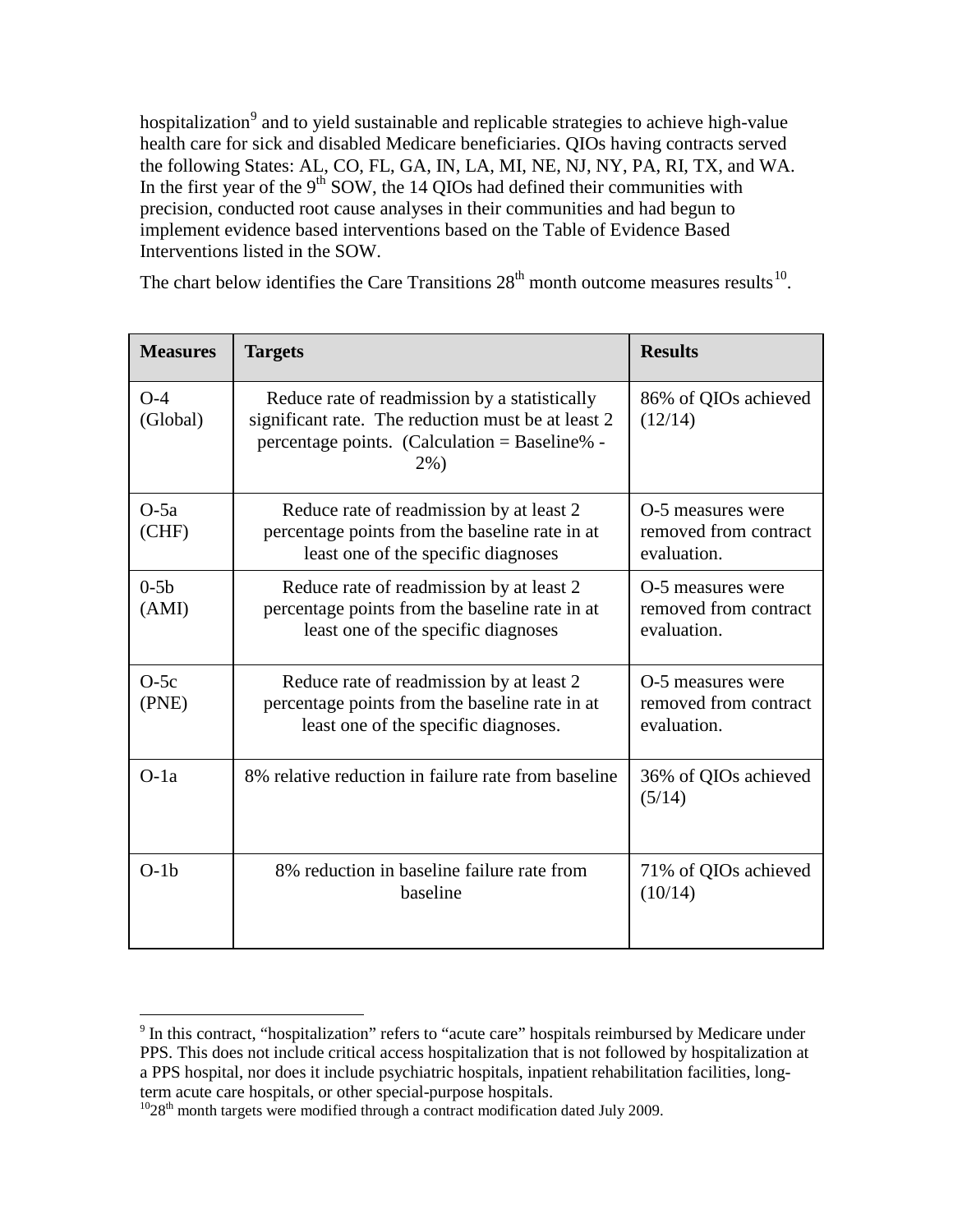| $O-2$ | 8% reduction in failure rate from baseline                                              | 21% of QIOs achieved<br>(3/14)                           |
|-------|-----------------------------------------------------------------------------------------|----------------------------------------------------------|
| $O-3$ | 1 or more interventions, affecting at least 10% of<br>transitions must show improvement | 100% QIOs achieved<br>(14/14)                            |
| റ-6   | 8% relative improvement from baseline                                                   | This measure was<br>removed from contract<br>evaluation. |

Measure O-4 is the number of readmissions per 1000 Medicare FFS beneficiaries residing in the specified geographic area that occur within 30 days of discharge from an acute care hospital

Measure O-5a is 30 day all-cause risk standardized readmission rates following CHFhospitalizations.

Measure O-5b is 30 day all cause risk standardized readmission rates following AMI hospitalizations.

Measure O-5c is 30 day all cause risk standardized readmission rates following pneumonia hospitalizations.

Measure O-1a is % of patients over 65 years who rate hospital performance meeting H-CAHPS performance standard for medication management

Measure O-1b is % of patients over 65 years who rate hospital performance meeting H-CAHPS performance standard for discharge planning

Measure O-2 is % of patients discharged and readmittted within 30 days who are seen by a physician between discharge and readmission

Measure O-3 is % of patient care transitions (FFS Medicare), in the specified geographic area, for which implemented and measured interventions show improvement Measure O-6 is % of patient transitions within the specified geographic area for which a CARE instrument was used. This measure was removed from the contract in the first year. CMS was not able to implement an electronic version of the CARE tool due to privacy and security concerns.

Twelve of the 14 QIOs participating in this component passed, resulting in an 86% overall pass rate for the component. To achieve O-1, a QIO may pass either O-1a or O-1b. O-5 was dropped from the 28th month evaluation as the measure was determined to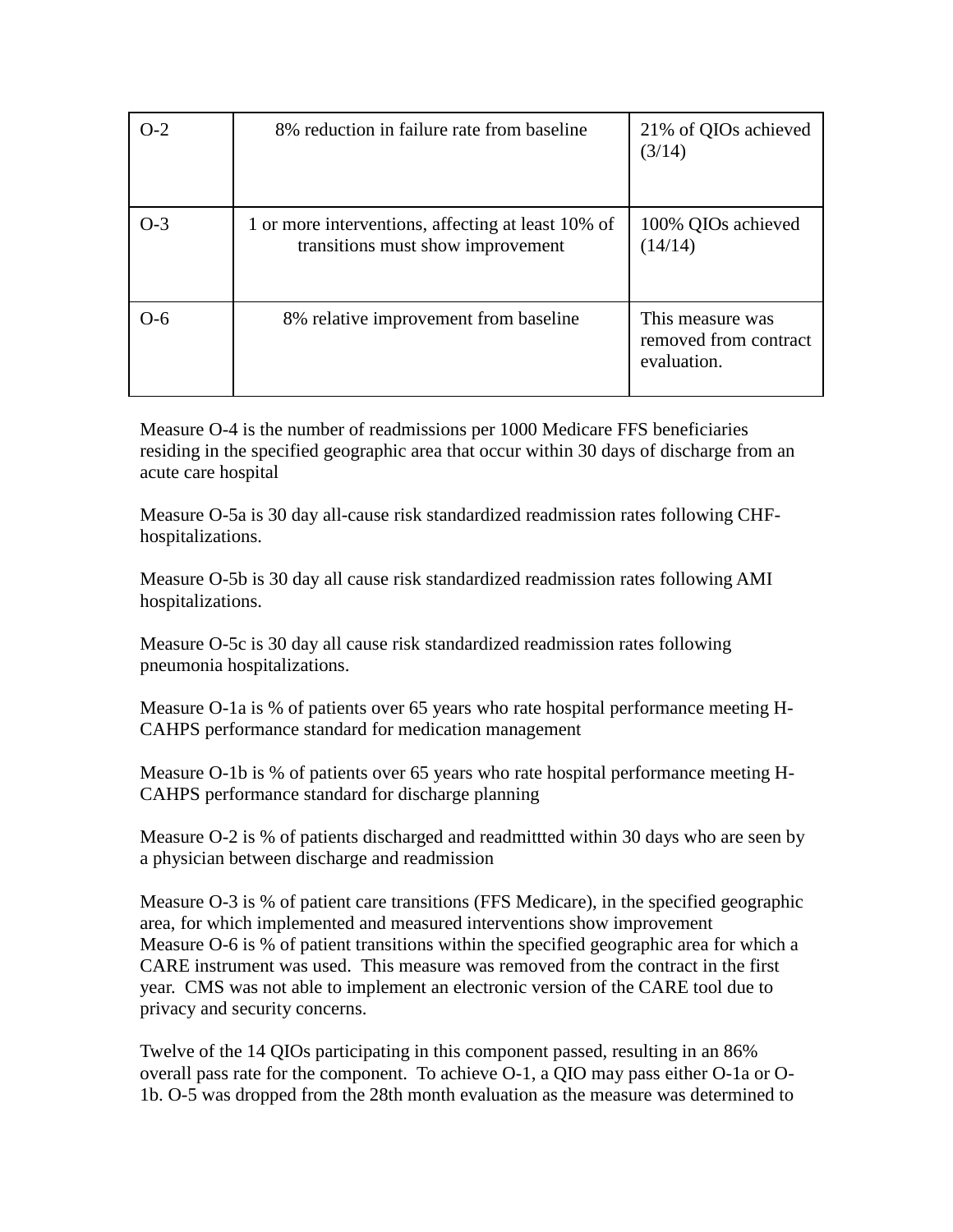be ineffective at measuring the impact of quality improvement efforts. Passing status was awarded to QIOs that achieved 3 of the 4 remaining measures (O-1, O-2, O-3, O-4)

The Care Transitions theme was a subnational project that was developmental in nature and included measures that had not been tested for use on a defined population residing in a community. CMS learned that when assessing the impact of quality improvement efforts to reduce 30-day hospital readmissions, it is important to look at changes in both the numerator (30 day readmissions) and denominator (admissions) as the evidence based interventions impacted both. CMS changed the O-4 measures specification at the 18 month time period to a population based measure of readmissions per 1000 and also carefully monitored changes in admissions per 1000 though this measure was not used for contract evaluation purposes. The fourteen communities participating in this work demonstrated that a community of providers and stakeholders coming together to meet the needs of the individuals they serve can reduce both hospital readmissions and admissions.

#### Task C.7.3. Prevention: Chronic Kidney Disease

The goal of this Theme was to detect the incidence and decrease the progression of chronic kidney disease (CKD), and improve care among Medicare beneficiaries through provider adoption of timely and effective quality of care interventions; provider participation in quality incentive initiatives; beneficiary education; and key linkages and collaborations for system change at the state and local level.

In developing its plan, the QIOs awarded contracts in this area considered providing technical assistance to providers and practitioners in Medicare quality measure reporting programs that were directly aligned, and supported the CKD clinical focus areas defined in this SOW. Such quality measure reporting programs could include the Physician Quality Reporting Initiative (PQRI), which accepts measures that are similar to the QIO clinical focus areas for CKD, and other targeted CMS-sponsored quality initiatives that support the achievement of the CKD clinical focus areas and are consistent with QIO statutory authority for quality improvement.

The QIOs charged with improving care for people with CKD partnered with participating providers to identify and implement needed health systems changes. This process is referred to as "academic detailing" and "practice coaching." Local coalitions made up of a variety of provider, state, and patient organizations worked to promote the common goals of preventing the progression of kidney disease and improving kidney care. QIOs used materials identified from their partners (and in some cases supplemented those evidence-based materials with materials developed in-house) to help healthcare providers analyze their workflow. This process is in keeping with utilizing the Chronic Care Model to improve care. The model emphasizes Delivery System Design, Decision Support and Clinical Information systems.

The Chronic Care Model is comprised of several thematic elements that when combined improves care in health systems at the community, organization, practice and patient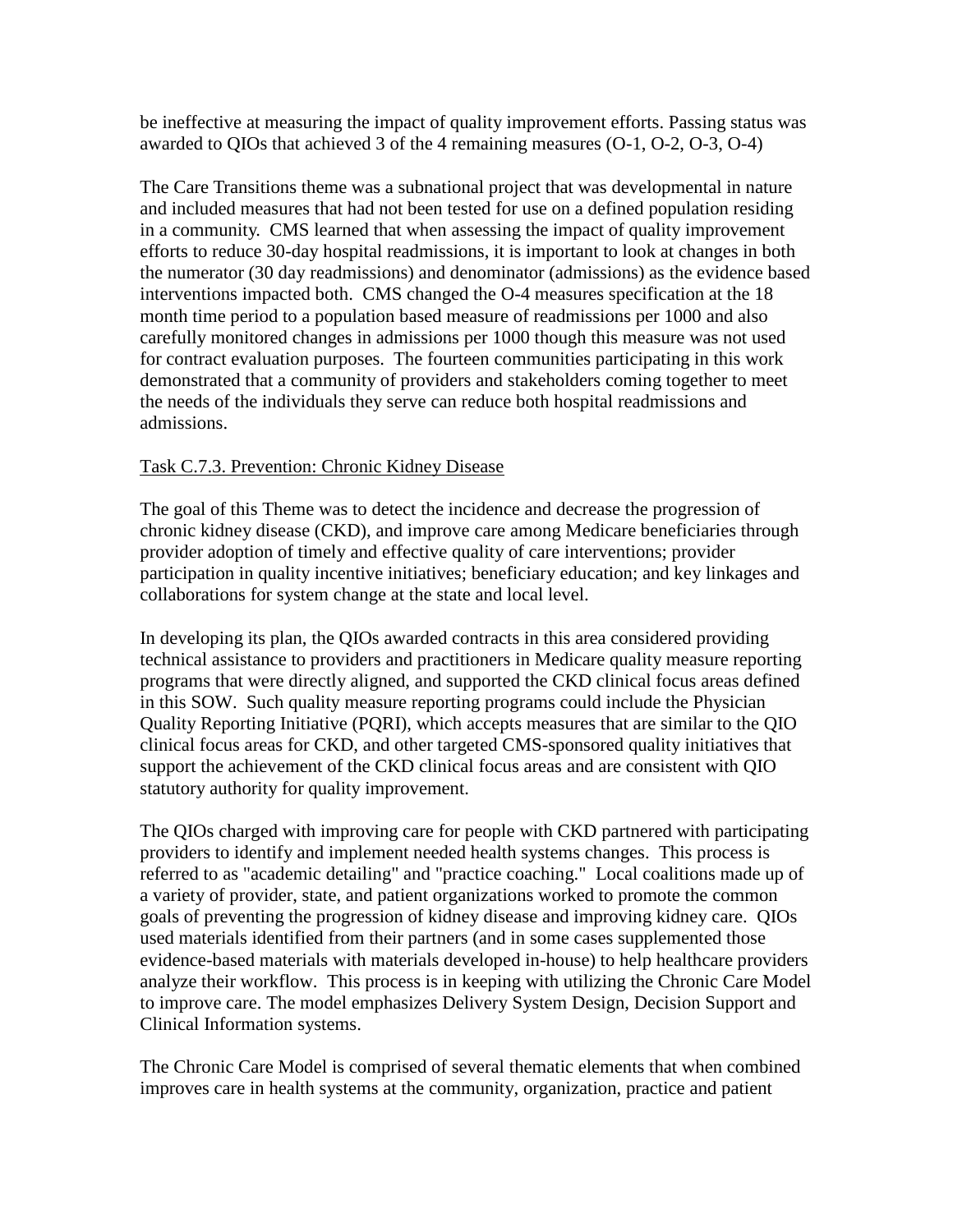levels. QIOs adopted several thematic processes included in the Chronic Care Model. For example, QIO interventions incorporated elements titled Delivery System Design, Decision Support and Clinical Information Systems that are some of the formalized concepts constituting the Chronic Care Model. QIOs having CKD Task contracts served the following States: FL, GA, MO, MT, NV, NY, RI, TN, TX, and UT. In addition, the QIO in the Virgin Islands (VI) worked on CKD as part of its core contract.

The focus areas for quality improvement in CKD included:

- Annual testing to detect the rate of kidney failure due to diabetes;
- Slowing the progression of disease in hypertensive individuals with diabetes through the use of angiotensin converting enzyme (ACE) inhibitor and/or an angiotensin receptor blocking (ARB) agent; and
- Arteriovenous fistula (AV fistula) placement and maturation (as a first choice for arteriovenous access where medically appropriate) for individuals who elect, as a part of timely renal replacement counseling, hemodialysis as their treatment option for kidney failure.

In addition to the above, each QIO identified, in its proposal, disparities existing in its state, a strategy for reducing the disparity, and the target to be achieved. The QIO included, as a component of its plan, activities aimed at the reduction of any disparities in care, such as ethnic, racial, socio-economic, geographic, and other forms of inequity that may exist within its state.

The chart below identifies the CKD  $28<sup>th</sup>$  month evaluation measures, targets, and results<sup>[11](#page-24-0)</sup>.

| <b>Measures</b>                          | <b>Targets</b>                                 | <b>Results</b> |
|------------------------------------------|------------------------------------------------|----------------|
|                                          |                                                |                |
| % Timely urinary microalbumin<br>testing | 10% relative improvement                       | 100%<br>passed |
| % AV fistula placement rate              | 10% reduction in failure rate to 66%<br>target | 55% passed     |

<span id="page-24-0"></span> $11$   $28$ <sup>th</sup> month targets were modified through a contract modification dated July 2009.  $\overline{a}$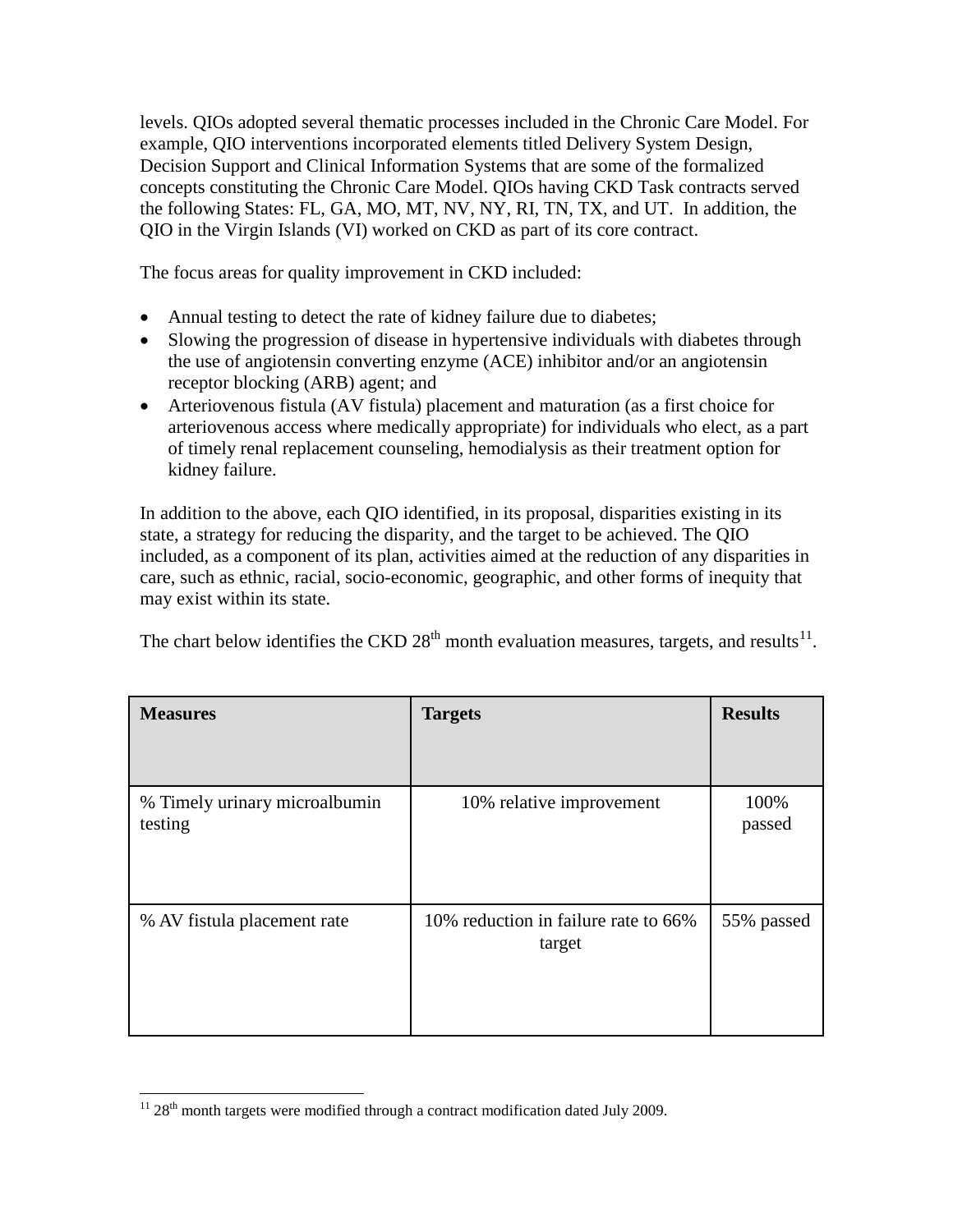# Six (55%) of the 11 QIOs (MT, NV, NY, RI, TN and UT) contracted for work in the CKD Theme passed. Five (45%) of the 11 QIOs (FL, GA, MO, TX and VI) did not pass.

| <b>State</b>          | <b>Beneficiary Protection</b>   | <b>Patient Safety</b>      | <b>Prevention Core</b> | <b>Disparities</b>      | <b>Care Transitions</b> | <b>CKD</b>              |
|-----------------------|---------------------------------|----------------------------|------------------------|-------------------------|-------------------------|-------------------------|
| Alabama               | Pass                            | <b>Fail (NHIN)</b>         | Pass                   | N/A                     | Pass                    | N/A                     |
| Alaska                | Pass                            | Pass                       | Pass                   | N/A                     | N/A                     | N/A                     |
| Arizona               | Pass                            | Pass                       | Pass                   | N/A                     | N/A                     | N/A                     |
| <b>Arkansas</b>       | Pass                            | Pass                       | Pass                   | N/A                     | N/A                     | N/A                     |
| California            | Pass                            | Pass                       | Pass                   | N/A                     | N/A                     | N/A                     |
| Colorado              | Pass                            | Pass                       | Pass                   | N/A                     | Pass                    | N/A                     |
| Connecticut           | Pass                            | Pass                       | Pass                   | N/A                     | N/A                     | $\mathbf{N}/\mathbf{A}$ |
| DC                    | Pass                            | Pass                       | Pass                   | Pass                    | N/A                     | $\mathbf{N}/\mathbf{A}$ |
| <b>Delaware</b>       | Pass                            | Pass                       | Pass                   | $\mathbf{N}/\mathbf{A}$ | N/A                     | N/A                     |
| Florida               | Pass                            | Pass                       | Pass                   | N/A                     | Fail                    | Fail                    |
| Georgia               | Pass                            | Pass                       | Pass                   | Pass                    | Fail                    | <b>Fail</b>             |
| Hawaii                | Pass                            | Pass                       | Pass                   | N/A                     | N/A                     | N/A                     |
| Idaho                 | Pass                            | Pass                       | Pass                   | N/A                     | N/A                     | N/A                     |
| Iowa                  | Pass                            | <b>Fail (NHIN, NH PrU)</b> | Pass                   | N/A                     | N/A                     | N/A                     |
| <b>Illinois</b>       | Pass                            | Pass                       | Pass                   | N/A                     | N/A                     | N/A                     |
| Indiana               | Pass                            | Pass                       | Pass                   | N/A                     | <b>Pass</b>             | N/A                     |
| <b>Kansas</b>         | Pass                            | <b>Fail (SCIP)</b>         | Pass                   | N/A                     | N/A                     | N/A                     |
| Kentucky              | Pass                            | Pass                       | Pass                   | N/A                     | N/A                     | N/A                     |
| Louisiana             | Pass                            | Pass                       | Pass                   | Pass                    | Pass                    | $\mathbf{N}/\mathbf{A}$ |
| Maine                 | <b>Fail (Bene Sat CompProc)</b> | <b>Pass</b>                | Pass                   | N/A                     | N/A                     | $\mathbf{N}/\mathbf{A}$ |
| <b>Maryland</b>       | Pass                            | Pass                       | Pass                   | Pass                    | N/A                     | $\mathbf{N}/\mathbf{A}$ |
| <b>Massachusetts</b>  | <b>Fail (SW change)</b>         | Pass                       | Pass                   | N/A                     | N/A                     | N/A                     |
| Mississippi           | Pass                            | <b>Fail (NHIN)</b>         | Pass                   | N/A                     | N/A                     | N/A                     |
| Michigan              | Pass                            | <b>Fail (SCIP)</b>         | Pass                   | N/A                     | Pass                    | N/A                     |
| Minnesota             | Pass                            | <b>Fail (NHIN)</b>         | Pass                   | N/A                     | N/A                     | N/A                     |
| Missouri              | Pass                            | Pass                       | Pass                   | N/A                     | N/A                     | Fail                    |
| Montana               | Pass                            | Pass                       | Pass                   | N/A                     | N/A                     | Pass                    |
| Nebraska              | Pass                            | <b>Fail (NHIN)</b>         | Pass                   | $\mathbf{N}/\mathbf{A}$ | Pass                    | <b>Pass</b>             |
| <b>Nevada</b>         | Pass                            | Pass                       | Pass                   | N/A                     | N/A                     | N/A                     |
| <b>New Hampshire</b>  | Pass                            | Pass                       | Pass                   | N/A                     | N/A                     | $\mathbf{N}/\mathbf{A}$ |
| <b>New Jersey</b>     | Pass                            | Pass                       | Pass                   | N/A                     | Pass                    | N/A                     |
| <b>New Mexico</b>     | Pass                            | <b>Fail (SCIP)</b>         | Pass                   | N/A                     | N/A                     | N/A                     |
| <b>New York</b>       | Pass                            | Pass                       | Pass                   | Pass                    | Pass                    | Pass                    |
| <b>North Carolina</b> | Pass                            | Pass                       | Pass                   | N/A                     | N/A                     | N/A                     |
| <b>North Dakota</b>   | Pass                            | <b>Fail (NHIN)</b>         | Pass                   | N/A                     | N/A                     | N/A                     |
| Oklahoma              | Pass                            | <b>Fail (NHIN)</b>         | Pass                   | N/A                     | N/A                     | N/A                     |
| Ohio                  | Pass                            | Pass                       | Pass                   | N/A                     | N/A                     | N/A                     |
| Oregon                | Pass                            | Pass                       | Pass                   | N/A                     | N/A                     | N/A                     |
| Pennsylvania          | Pass                            | Pass                       | Pass                   | N/A                     | Pass                    | N/A                     |
| <b>Puerto Rico</b>    | Pass                            | Pass                       | Fail                   | N/A                     | N/A                     | N/A                     |
| <b>Rhode Island</b>   | Pass                            | <b>Pass</b>                | Pass                   | $\mathbf{N}/\mathbf{A}$ | Pass                    | Pass                    |
| <b>South Carolina</b> | Pass                            | <b>Pass</b>                | Fail                   | $\mathbf{N}/\mathbf{A}$ | $\mathbf{N}/\mathbf{A}$ | N/A                     |
| <b>South Dakota</b>   | Pass                            | <b>Fail (NHIN)</b>         | Pass                   | N/A                     | N/A                     | N/A                     |
| <b>Tennessee</b>      | Pass                            | Pass                       | Pass                   | N/A                     | N/A                     | Pass                    |
| <b>Texas</b>          | Pass                            | <b>Fail (NH PrU, SCIP)</b> | Pass                   | $\mathbf{N}/\mathbf{A}$ | <b>Pass</b>             | <b>Fail</b>             |
| Utah                  | Pass                            | <b>Pass</b>                | Pass                   | N/A                     | N/A                     | Pass                    |
| <b>Vermont</b>        | Pass                            | <b>Pass</b>                | Pass                   | N/A                     | N/A                     | $\mathbf{N}/\mathbf{A}$ |
| <b>Virginia</b>       | Pass                            | Pass                       | Pass                   | $\mathbf{N}/\mathbf{A}$ | $\mathbf{N}/\mathbf{A}$ | $\mathbf{N}/\mathbf{A}$ |
| <b>Virgin Islands</b> | <b>Fail (Review Timeliness)</b> | <b>Fail (SCIP)</b>         | <b>Fail</b>            | Pass                    | $\mathbf{N}/\mathbf{A}$ | Fail                    |

# The table below illustrates the QIO 28<sup>th</sup> Month Evaluation of the 9<sup>th</sup> SoW.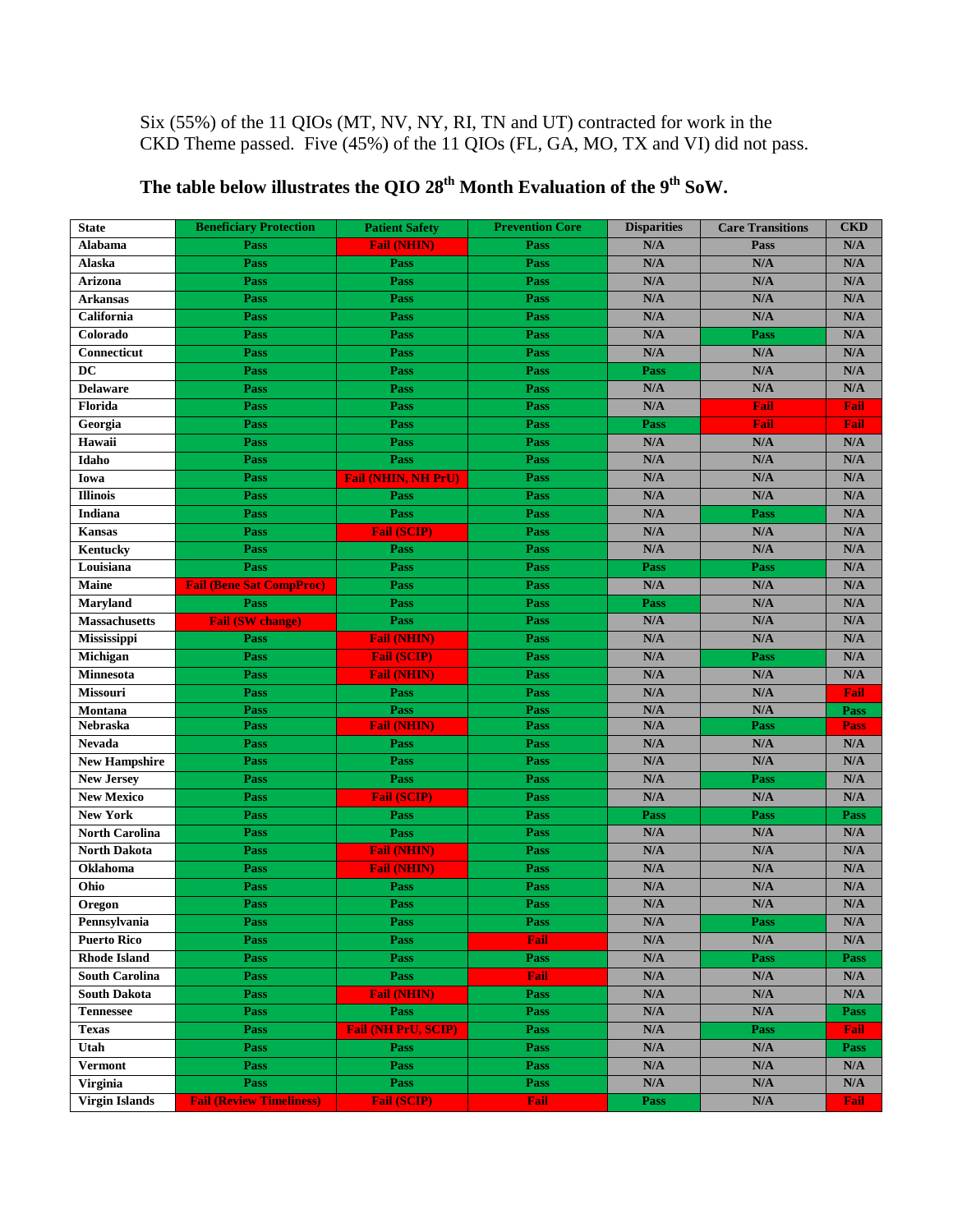| Washington           | Pass | (SCIP)<br>€ail                      | Pass        | N/A | Pass | N/A |
|----------------------|------|-------------------------------------|-------------|-----|------|-----|
| <b>West Virginia</b> | Pass | <b>SCIP</b><br>- (NHI)<br>Fail<br>ਢ | <b>Pass</b> | N/A | N/A  | N/A |
| Wisconsin            | Pass | Pass                                | Pass        | N/A | N/A  | N/A |
| Wyoming              | Pass | <b>Fail (SCIP)</b>                  | Pass        | N/A | N/A  | N/A |

Overall the chart indicates that for Beneficiary Protection, there was a 94% overall pass rate for the Theme. 50 of the 53 QIOs evaluated passed.

For Patient Safety and Associated Components: Nursing Homes In Need (NHIN), there was an eighty percent overall pass rate for the component. This means that 36 of the 45 QIOs evaluated on the NHIN component passed.

For Nursing Homes Physical Restraints (NH PR), there was a 100% overall pass rate. All 49 (100%) of the QIOs evaluated in the NH PR component passed. Three QIOs were not evaluated on this component due to the lack of patient episodes from which to evaluate. One QIO was not evaluated in this component because the work was removed from the contract related to the inability to achieve the measure targets.

For Nursing Home Pressure Ulcers (NH PrU), there was a 96% overall pass rate. 51 of the 53 QIOs evaluated in the NH PrU component passed. Two QIOs did not pass.

For Surgical Care Improvement Project (SCIP), there was an 85% overall pass rate. 44 of the 52 QIOs evaluated in the SCIP component passed. One QIO was not evaluated on this component.

For Methicillin Resistant Staphylococcus Aureus (MRSA), there was a 100% overall pass rate. All of the 53 QIOs evaluated passed. For Drug Safety, there was a 100% overall pass rate. All of the 53 QIOs evaluated passed.

For Patient Safety, there was a 94% overall pass rate.

For Prevention Core, there was a 92% overall pass rate. 49 of the 53 QIOs evaluated passed. Four (8%) QIOs did not pass.

For Prevention Disparities, there was a 100% overall pass rate. All six of the participating QIOs evaluated passed.

For Care Transitions, there was an 86% pass rate. 12 of the 14 QIOs contracted for work in the Care Transitions Theme passed.

For Prevention Chronic Kidney Disease (CKD), there was a 55% overall pass rate. Six of the 11 QIOs contracted for work in the CKD Theme passed. Five of the 11 did not pass.

## **Program Evaluation**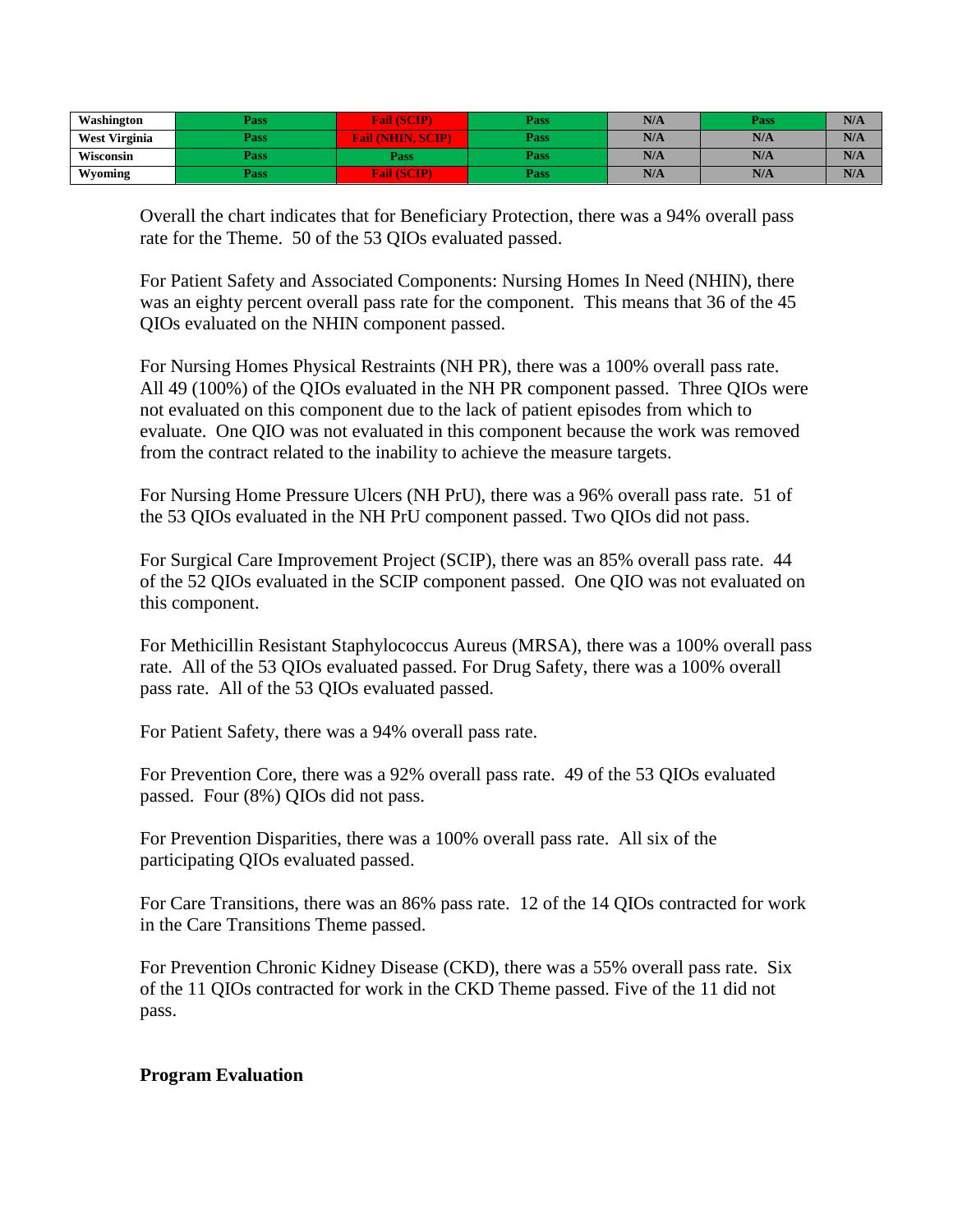On August 2008, CMS awarded a competitive contract to Mathematica Policy Research of Washington D. C. to design and conduct an evaluation of both the 8th and 9th SOWs of the QIO Program on regional and national health outcomes and processes. Mathematica performed its analysis over the period from August 4, 2008 through December 1, 2011.

Evaluations of large and complex programs entail much work during the contract time period; the work by Mathematica was closely monitored by and coordinated with the government. Below are some of the process steps, which were ongoing over the course of the evaluation but not necessarily discrete events; these steps were integral to and intertwined with the end work product, i.e., the evaluation itself. The QIO contractor must also consider the ever changing nature of healthcare and its patient population; as part of that QIO responsibility, the QIO should attend to new methods and research findings, which although external to the QIO program, may impact it in unexpected ways.

The evaluation project entailed the following work by Mathematica:

- 1. literature search and review;
- 2. a deep and rich understanding of the program, its vision, aims and goal;
- 3. conceptual framework of the program and key points of program effect;
- 4. initial plan of approach to the evaluation;
- 5. survey development and Paperwork Reduction Act process;
- 6. data acquisition;
- 7. data validation;
- 8. analytical methods review and testing;
- 9. analytical runs;
- 10. data analysis;
- 11. surveys and interviews with stakeholders;
- 12. interim reports and discussions;
- 13. integration of all of the above into draft final reports of findings and methods;
- 14. review findings; and,
- 15. a final report.

 $\ddot{\phantom{a}}$ 

Items 6 to 15 above occurred over the course of the last 12 months of the project (January – December 2011).

In keeping with the prior evaluations and consistent with recommendations of the IOM and other reports, the evaluation by Mathematica addressed not only Program impact but also the mechanisms whereby this occurs.

The QIO performance evaluation performed by Mathematica focused on these major areas: [\[1\]](#page-27-0)

<span id="page-27-0"></span><sup>[1]</sup> Mathematica Policy Research Independent Evaluation of the Ninth Scope of Work, QIO Program: Final Report, Final Report Volume I: Findings November 11, 2011, Volume II: Methods September 19, 2011, Volume IIIL Data Collection Instruments Sept 19, 2011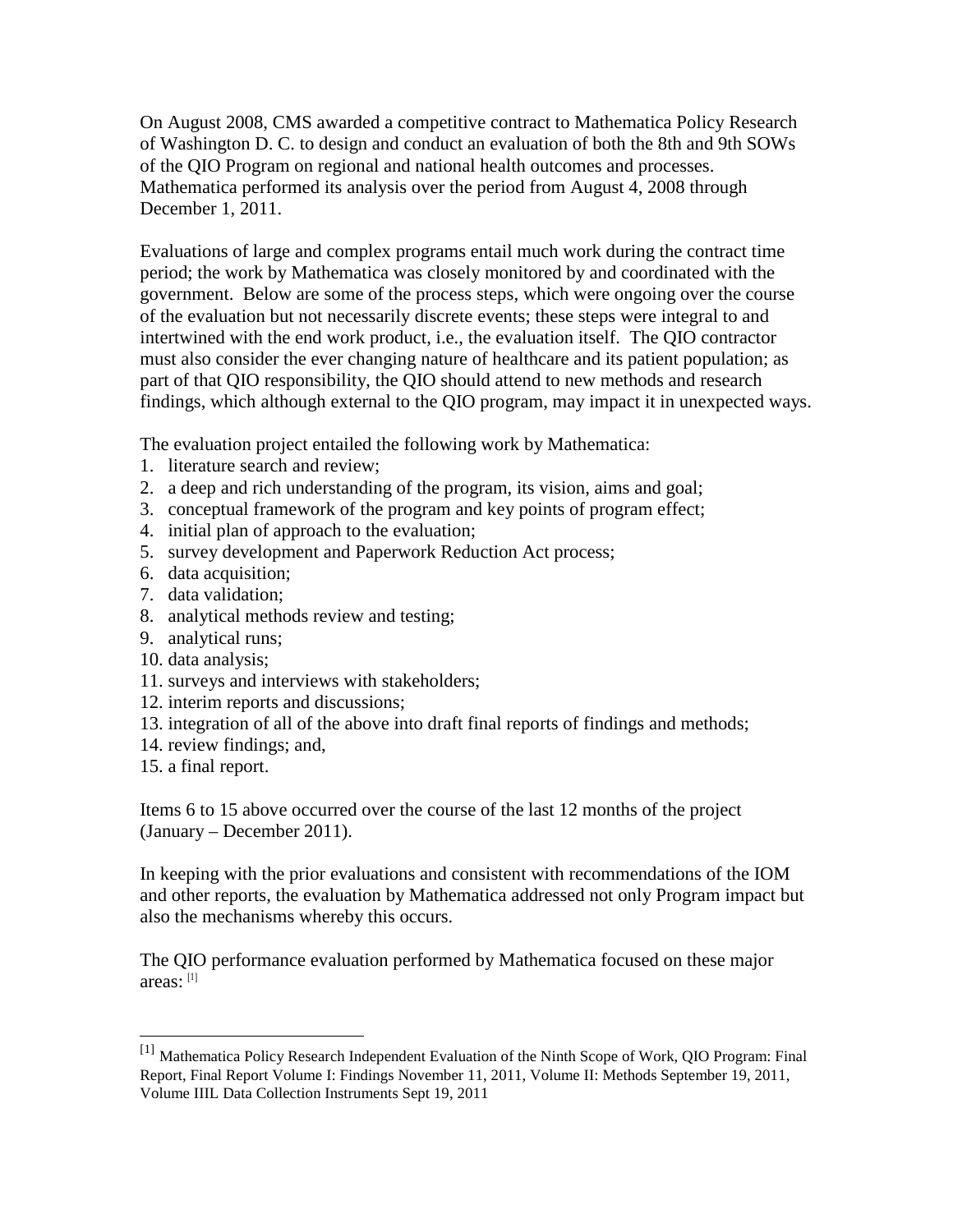- The relative impact of the QIO on the quality of care of Medicare beneficiaries in the geographic area served by the QIO.
- The QIO program's impact on the quality of care provided to Medicare beneficiaries nationwide.
- Determining if the QIO Program improved healthcare for the underserved beneficiaries and adequately addressed the healthcare disparities issue.
- Cost and benefits of the QIO Program.
- Overall cost-benefit ratio of the QIO Program.
- Factors that mediate the cost-benefit ratio across states, across regions, and nationally.
- Utility (Quality Adjusted Life Years QALYs) of the various improvements.

There remained nine quality measures subject to rigorous statistical analysis. The Mathematica evaluation concluded that it could not attribute improvements among these nine measures solely to QIO efforts because there are other simultaneous non-QIO quality improvement activities related to those serious healthcare issues, all contributing to move the measure.

No independent QIO impact was found for:

- 1. Surgery patients given the correct perioperative antibiotic.
- 2. Surgery patients needing hair removed from surgical area before surgery.
- 3. Heart failure patients given important heart drugs (ACE inhibitors or ARBs) for left ventricular systolic dysfunction.
- 4. Long-stay nursing home residents with pressure ulcers (bedsores).
- 5. Patients with CKD with a surgically constructed "AV fistula" at the time they begin hemodialysis.
- 6. Patients discharged for either: a) acute myocardial infarction (AMI), b) pneumonia, or c) congestive heart failure (CHF), who were readmitted to the hospital within 30 days for any reason (three measures); or patients discharged for any of these three conditions with a 30-day readmission (combined single measure).

The Mathematica Evaluation Report stated with regard to readmissions, "It should be noted that a separate, concurrent study by the Colorado Foundation for Medical Care (CFMC) has found favorable impacts on readmission rates from the care transitions theme. . ." The Mathematica quote reinforces the difficulty in finding independent attribution for measures change in the midst of multifarious national efforts to improve. I**V. CONCLUSION**

In summary, American seniors, the disabled, and all Medicare beneficiaries deserve to have confidence in their health care system. A system that delivers the right care to every person every time is the way to achieve that goal. The QIO Program—with a national network of knowledgeable and skilled independent organizations under contract with Medicare, is charged with identifying and spreading evidence based best healthcare practices. The work of the QIO Program has been, and will continue to be, a major contributing factor for improvements in American healthcare.